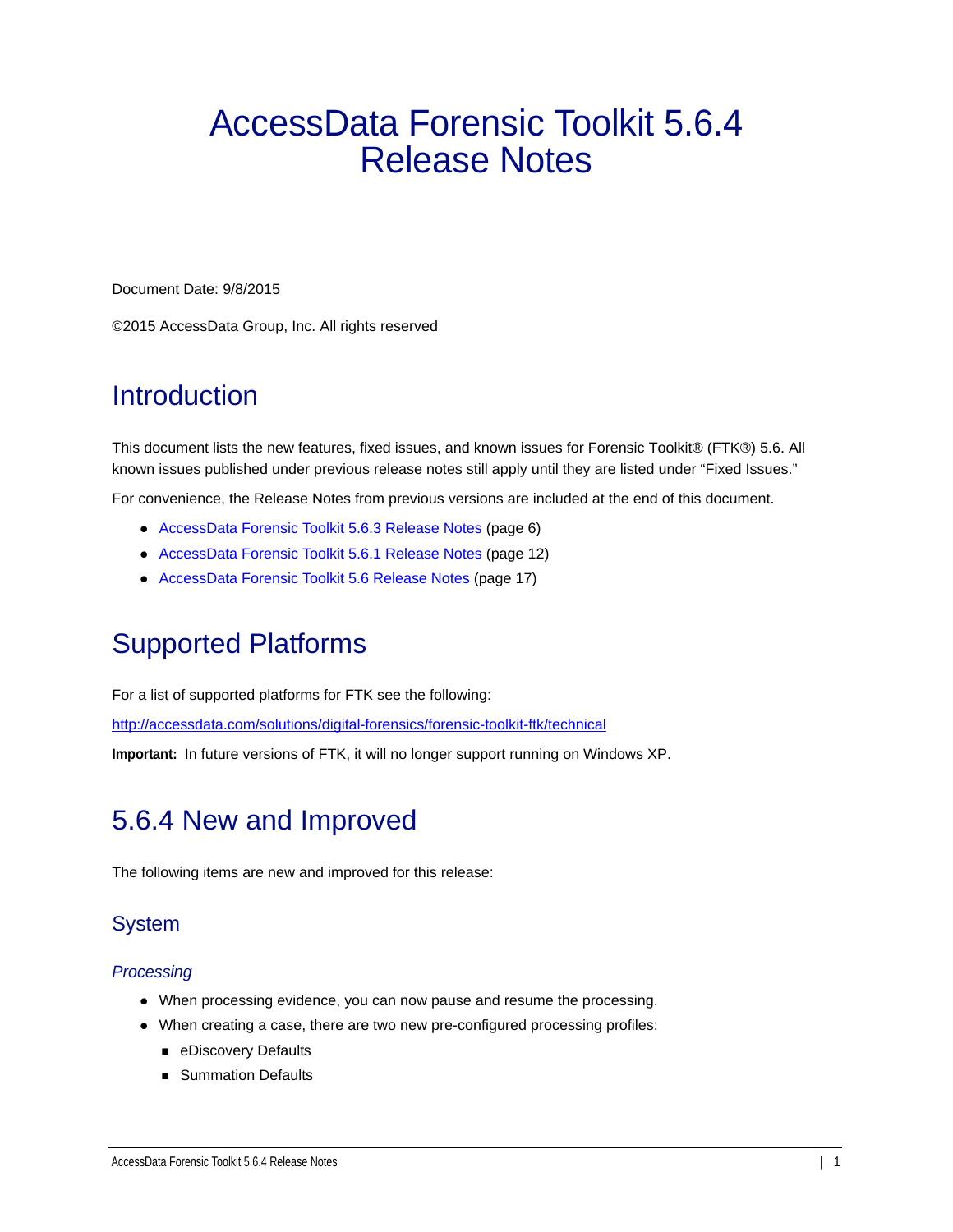### *KFF*

After installing the KFF Import Utility and KFF Migration tools, there are now Start Menu entries for them.

## **Examiner**

## *Load Files*

You can now create a load file which lets you export data from a case in FTK and then import it into litigation document management applications such as AccessData Summation and eDiscovery.

You create the load file by creating a report and using a new *Load File* report format.

**Important:** When selecting which files to include in the report, you must also enable those files to be exported in the report. Otherwise, the files are not included in the load file.

## *System Information*

• You can now export the content in the System Information tab into an XML file.

## *XML File List Info Export*

When performing an *Export File List Info*, you can now select XML as an output type.

## *Data Carving*

Improvements have been made in supporting popular Chinese file types, such as EML.

# Fixed Issues in 5.6.4

The following issues have been fixed in this release:

## *Upgrade/Migration*

Fixed an issue that caused "Key not found in mapping" errors during migration. (30846)

## *Management*

- If you attempt to open the Database menu for a database that is not currently running, FTK no longer crashes. (31104)
- Using a password reset file no longer displays a *Token file does not match* error. (32432)

## *Processing*

- Processing no longer hangs when processing certain zip files with dtSearch disabled. (26344)
- Fixed an issue that sometimes occurred when accessing the OCR menu in Additional Analysis. (33418, 33573)
- Re-indexing after manually removing the generated index completes properly. (30021)
- Evidence counts for deleted files are correct when the *Include Deleted Files* processing option is enabled and the *Meta Carve* option is not enabled. (27149)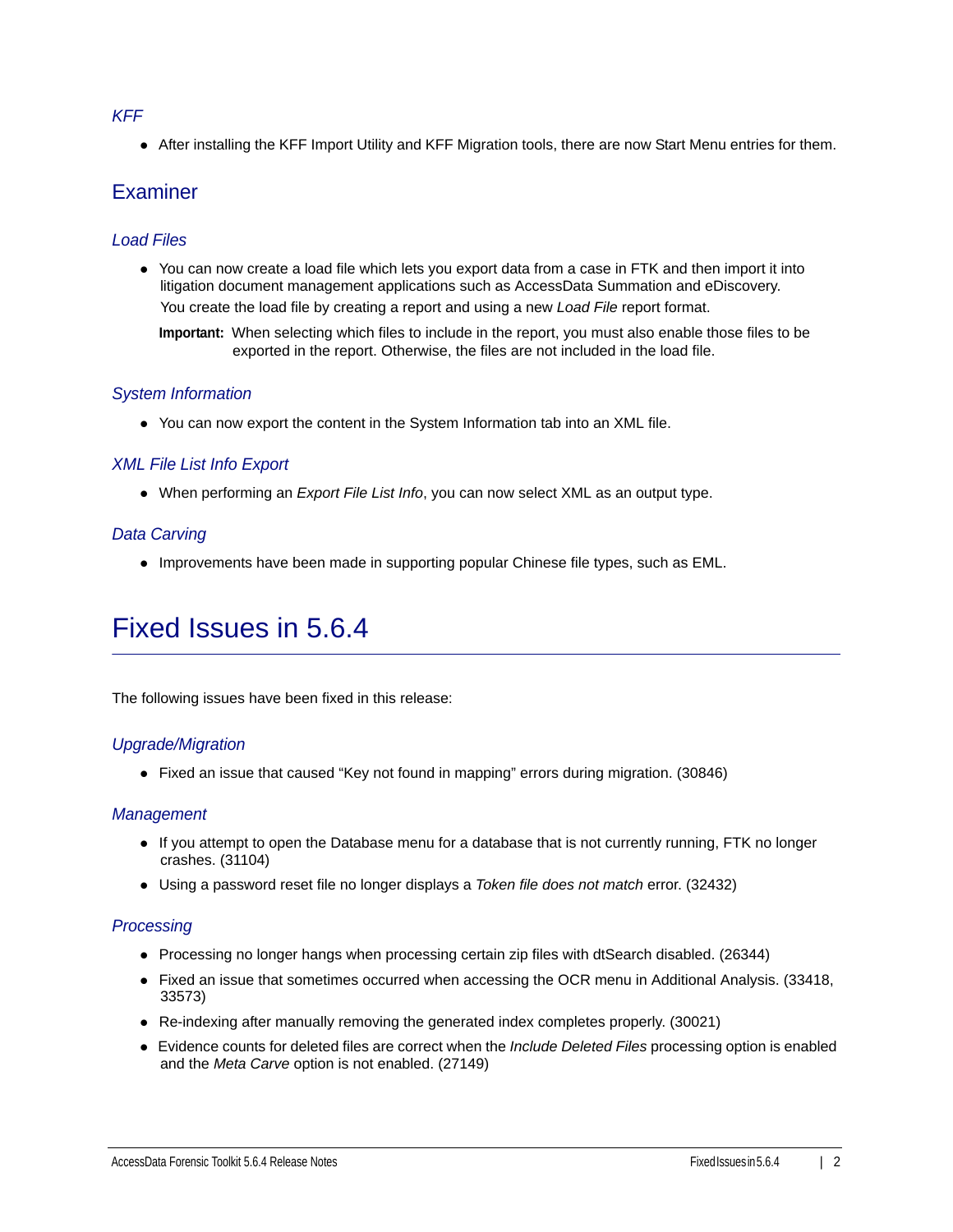## *Decryption*

Decrypting a CheckPoint image no longer displays an Unrecognized File System error. (15251)

## *Performance*

Performance and stability has been improved in the following areas:

- When using a right-click mouse option on several selected files. (29927)
- When using the Overview tree Evidence group. (30285,30894)
- When using the Graphic tab. (31244, 31270)
- When performing an index search. (31231)

## Examiner

## *Bookmarks*

• Fixed an issue that sometimes caused bookmarks to not function properly with email attachments. (32431)

### *Reports*

- The information in the Audit log is more concise. (30286)
- Fixed an issue that caused some label colors to be displayed incorrectly in the reports dialog. (33410)

### *Other*

- Fixed an issue that sometimes caused PDF files to display incorrectly in the Natural Viewer. (13569)
- In the Graphics tab, you can properly select thumbnails after resizing the application window. (31180)
- The File List properly refreshes when creating labels while files are checked. (31113)
- Fixed an issue that may have caused the System Information tree to not populate. (32333)
- When importing a memory dump, data is no longer populated in Evidence tree, but only in the Volatile tab. (31393)
- Fixed an issue that could cause the UI to lock when multiple users were attached to the same case. (30692)
- When using German regional settings and location, Geolocation EXIF longitude and latitude data is displayed properly. (28518)
- When using German regional settings and language, you can successfully restore a case (28290)

## Important Information

### *Latest Documentation*

The User Guide that is loaded from the Help menu may not be the latest available version. The latest FTK documentation is located at: http://www.accessdata.com/support/product-downloads/ftk-download-page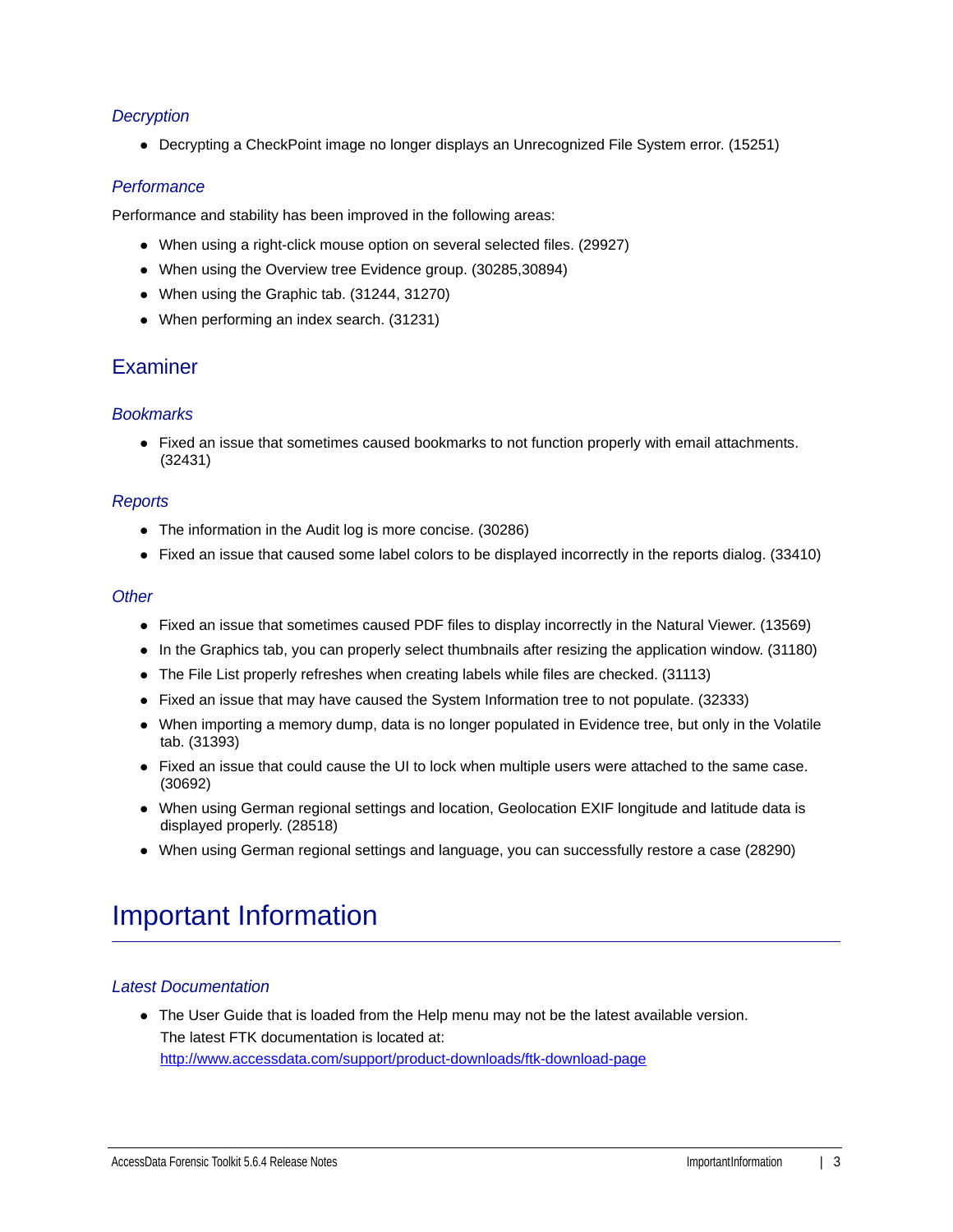## *Installation and upgrade*

- For FTK installation and upgrade instructions, see the *FTK Quick Install Guide* and the detailed *FTK Installation Guide* which are available at http://www.accessdata.com/support/product-downloads/ftk-download-page
- FTK supports Distributed Processing Engines (DPEs). Before installing Distributed Processing, see the *Install Guide*.

## *Upgrading CodeMeter*

- FTK 5.6.1 and later include an updated version of CodeMeter Runtime Kit (5.21).
	- If this is a new installation of FTK you do not need to do anything and the latest version of CodeMeter is installed.
	- If you are upgrading to FTK 5.6.1, be aware that a security vulnerability has been detected in Codemeter 4.5. However, if you simply upgrade from CodeMeter 4.5 to 5.21, the vulnerability remains. To fix the vulnerability, you must manually uninstall 4.5 before installing 5.21.

If you are upgrading to FTK 5.6.1, manually uninstall CodeMeter first and then install FTK 5.6.1 which will install a clean CodeMeter 5.21. Otherwise, after upgrading to FTK 5.6.1, manually uninstall CodeMeter 4.5 and then manually install CodeMeter 5.21.

## *Running PostgreSQL on a Virtual Machine*

• If you run PostgreSQL on a virtual machine with a dynamically allocated virtual hard drive, you must manually stop the PostgreSQL service before rebooting the virtual machine. Otherwise, PostgreSQL will get corrupted.

If you run PostgreSQL on a virtual machine with a fixed size virtual hard drive, then PostgreSQL will not get corrupted when rebooting.

## *Recommendations*

- Cerberus writes binaries to the AD Temp folder momentarily in order to perform the malware analysis. Upon completion, it will quickly delete the binary. It is important to ensure that your antivirus is not scanning the AD Temp folder. If the antivirus deletes/quarantines the binary from the temp, Cerberus analysis will not be performed.
- If you choose to have a case's database files placed in the case folder, do not move your case folder without first archiving and detaching the case.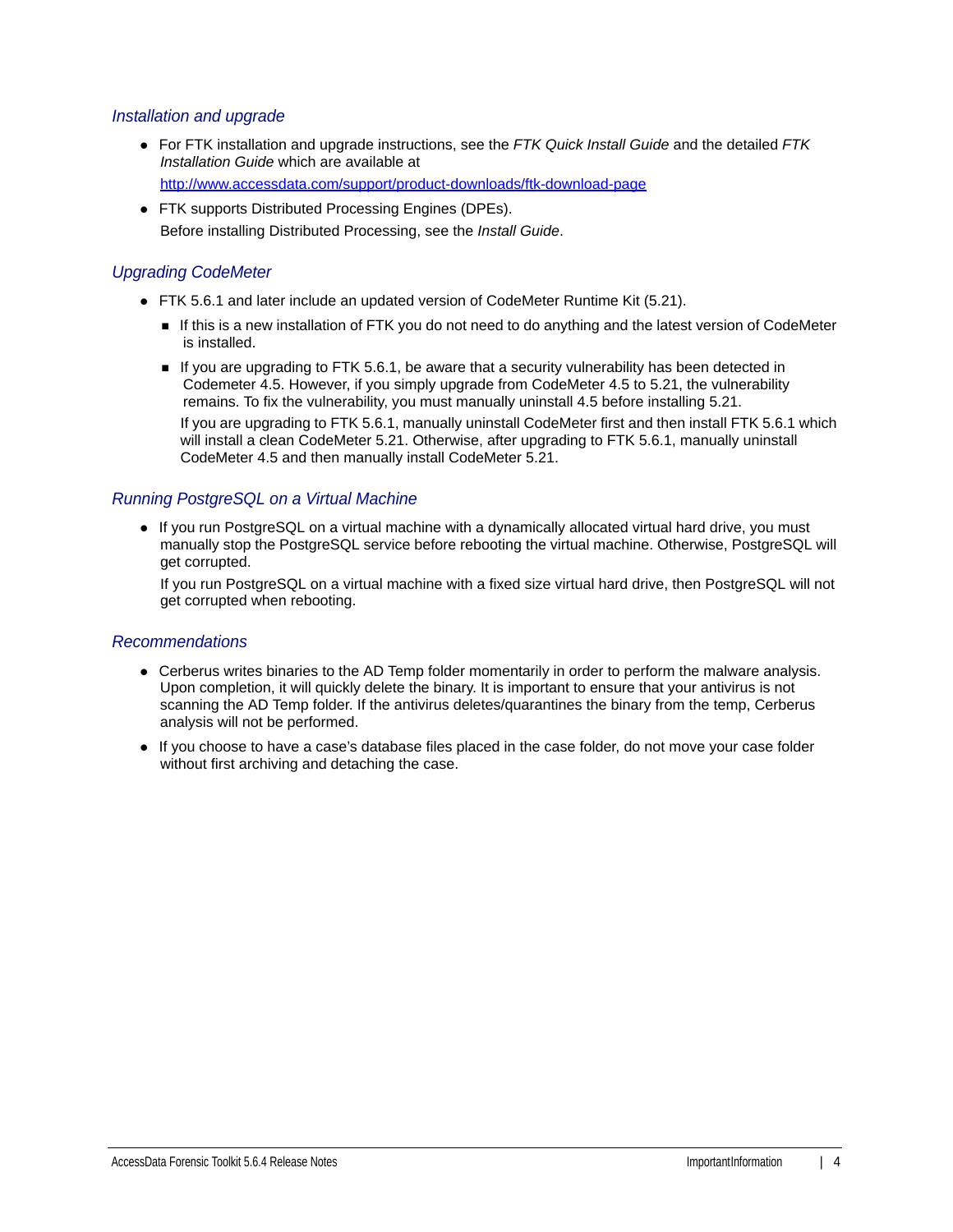# Where to get more information

Use the following documentation resources to learn more about this product. Each document is available in PDF format in the download ISO file. The *User Guide* is also available through the *Help* menu in FTK.

The latest version of each document is available in the *Product Release* pane on the FTK product download page:

http://www.accessdata.com/support/product-downloads/ftk-download-page

| <b>Document</b>                                              | <b>Description</b>                                                                                                                                          |
|--------------------------------------------------------------|-------------------------------------------------------------------------------------------------------------------------------------------------------------|
| <b>Quick Installation Guide</b>                              | Basic information about how to install and upgrade this and related<br>products.                                                                            |
| <b>FTK</b> Installation Guide                                | Information about how to install and upgrade this and related products.                                                                                     |
| User Guide                                                   | Information about how to use this product, including detailed technical<br>information and instructions for performing tasks.                               |
| Upgrading, Migrating, and Moving<br>Cases                    | Information about upgrading and migrating cases from 4.1 to 4.2, and<br>moving cases from one database to another.                                          |
| <b>Upgrading Cases</b>                                       | Information about upgrading cases from 4.1 to 4.2.                                                                                                          |
| <b>Migrating Archived Cases</b>                              | Information about upgrading or migrating cases that you have archived<br>in a previous release.                                                             |
| <b>KFF Quick Install Guide and KFF</b><br>installation files | For the most current KFF Server and KFF data installation files, as well<br>as the KFF Quick Install Guide, visit the AccessData Product<br>Downloads page: |
|                                                              | http://www.accessdata.com/support/product-downloads                                                                                                         |
|                                                              | Expand the Known File Filter (KFF) section and then the KFF Server<br>section.                                                                              |

## Comments?

We value all feedback from our customers. Please contact us at *support@accessdata.com*, or send documentation issues to *documentation@accessdata.com*.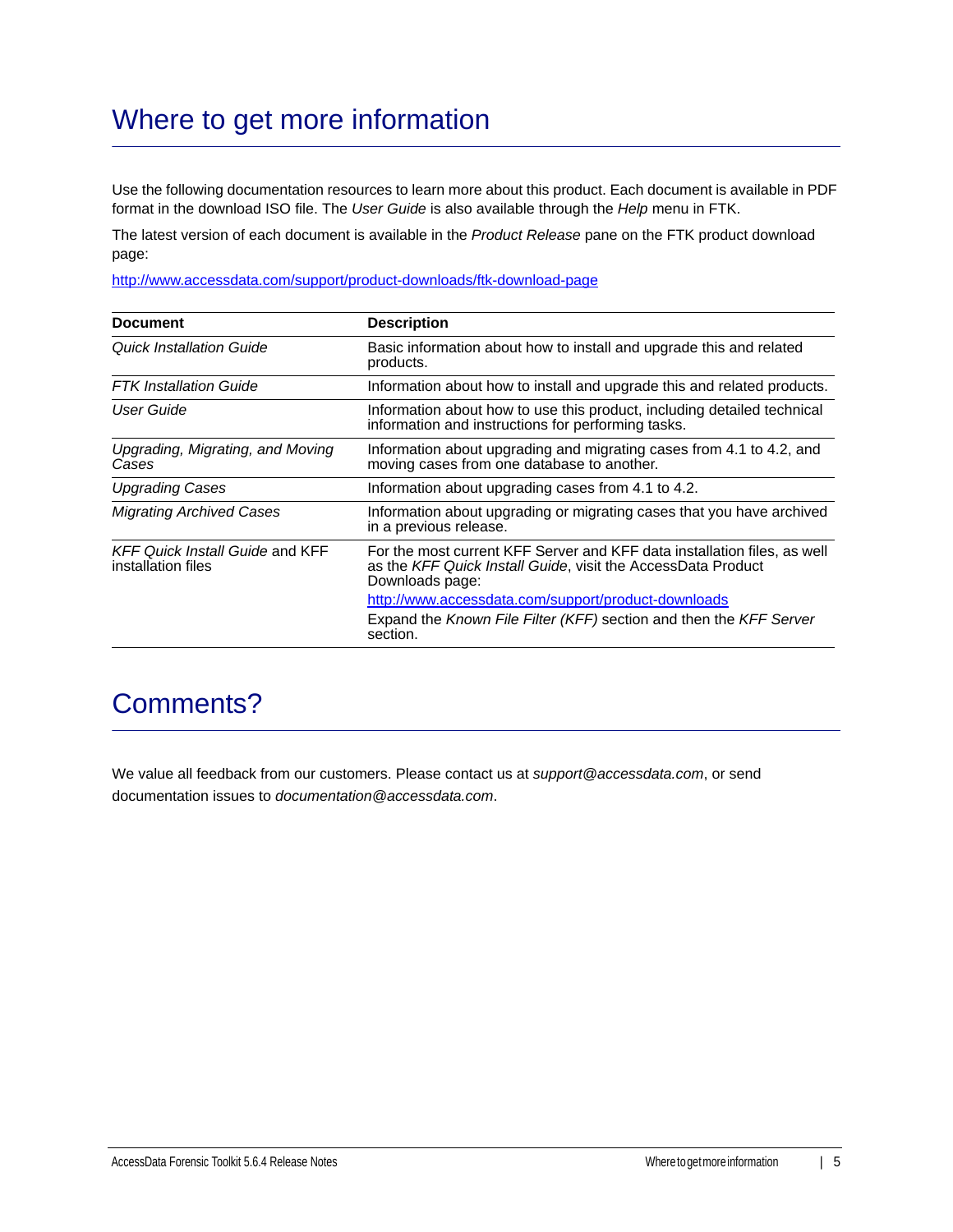# <span id="page-5-0"></span>AccessData Forensic Toolkit 5.6.3 Release Notes

Document Date: 8/24/2015

©2015 AccessData Group, Inc. All rights reserved

# **Introduction**

This document lists the new features, fixed issues, and known issues for Forensic Toolkit® (FTK®) 5.6. All known issues published under previous release notes still apply until they are listed under "Fixed Issues."

# Supported Platforms

For a list of supported platforms for Forensic Toolkit® (FTK®), see the following:

<http://accessdata.com/solutions/digital-forensics/forensic-toolkit-ftk/technical>

**Important:** In future versions of Forensic Toolkit® (FTK®), it will no longer support running on Windows XP.

# 5.6.3 New and Improved

The following items are new and improved for this release:

## Processing and Displaying Evidence Counts

### Registry Setting to Restrict Count Updates

When you open the *Examiner* > *Overview* tab, queries are run to calculate the evidence counts in multiple categories: *Evidence Groups*, *File Extension*, *File Category,* and *Labels*. If you have a large case, you can speed up performance by calculating counts in only one category. You can now configure a registry setting that will let you specify one category to calculate.

You can restrict this in one of two ways:

- Through a registry setting
- In the Examiner interface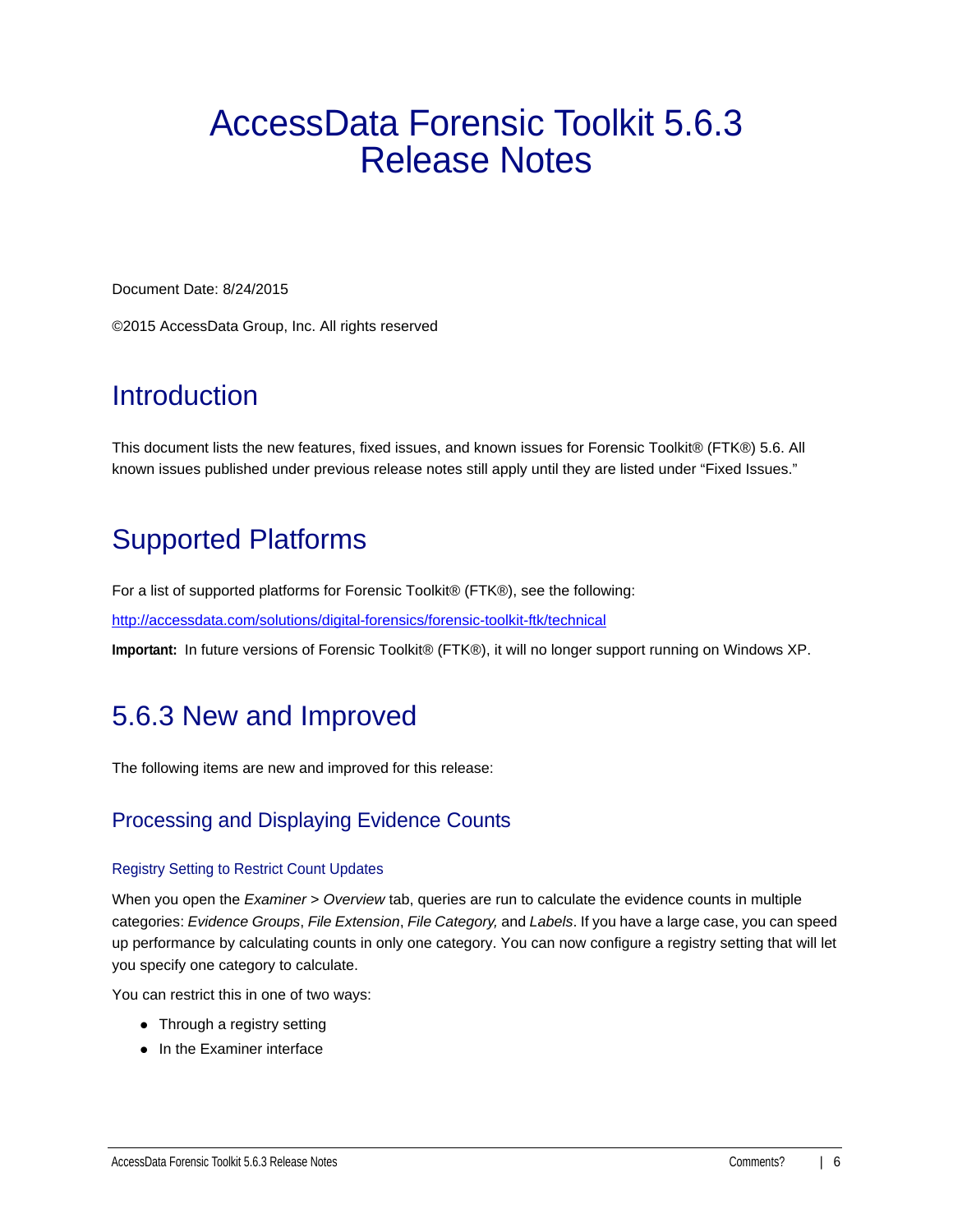You can restrict calculation to a single evidence category by adding a settings entry in the registry. Use the following path in the registry to add the settings value:

HKEY\_CURRENT\_USER/Software/AccessData/Products/Forensic Toolkit/5.3/Settings/Tabs/Tab7

Add value:

OverviewUpdateType REG\_DWORD *2*

You can use the following data values:

| FILE CATEGORY   | 2 |
|-----------------|---|
| FILE EXTENSION  | 3 |
| LABELS          | 6 |
| EVIDENCE GROUPS | 7 |

As an alternative, in the Examiner interface, you can click on an item within one of these evidence categories and press the *Home* key on the keyboard to reduce the case overview tree to only that item and it's children. For example, you can reduce the case overview tree to showing only *Documents*. This choice is stored in the settings for the Overview tab. You can click on an item in the reduced tree and press the *End* key on the keyboard to restore the full case overview tree.

## Hiding the Total Logical Size

When viewing evidence in the Examiner, the Total Logical Size (Total LSize) is calculated for different categories of evidence. To speed up the interface for large cases, you can disable the calculation and display of this value by adding a registry value:

HKLM\SOFTWARE\AccessData\Products\Forensic Toolkit\version

Add value:

hide\_total\_logical\_size DWORD value *1*

Use 0 to display the value.

## **Examiner**

### Search

If a case was originally processed using distributed processing, when a reviewer conducts a live search, the system will first attempt to use the computer with the distributed processing engine, but if it is not available, it will use the reviewer's local computer to conduct the search.

### Memory Allocation

• Previously, when entering the Examiner, whenever you clicked any tab for the first time, memory was allocated for displaying graphic and video thumbnails. Now, memory is only allocated if the tab uses the Thumbnail pane.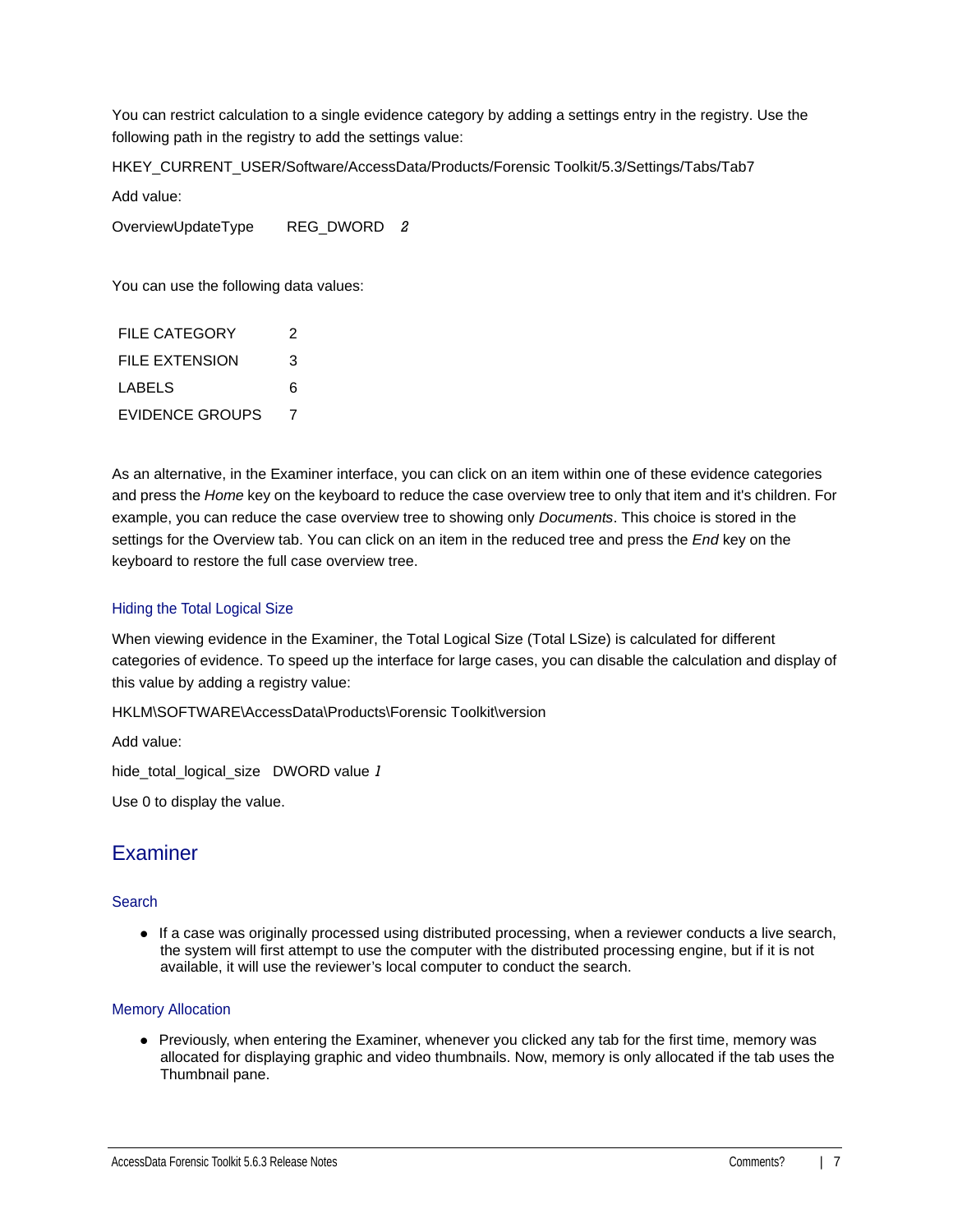#### **Filters**

• The Cache Common Filters feature has been removed.

#### Natural Viewer

• The INSO version for the Natural tab has been updated.

### *DBControl*

There is a new *-backuponly* switch that you can use with DBControl.exe that will only backup the database portion of the case, but does not backup the case folder.

# Fixed Issues in 5.6.2 and 5.6.3

The following issues have been fixed in this release:

## System

### System Users

If you create a new user, but do not assign a role at that time, that user's name will now appear in the list when assigning users to a case. (27448)

### Processing

- Evidence counts for deleted files are correct when the *Include Deleted Files* processing option is enabled and the *Meta Carve* option is not enabled. (27149)
- When an index merge is occurring in one case, adding evidence to another case can complete without delays. (29803)'If multiple people are working in the same case, one user performing Additional Analysis does no lock the interface for other users. (30083)
- Fixed an issue that caused the following processing error: "Post-Processing: RestoreObjectConstraints failed". (30117)

 $\bullet$ 

#### Distributed Processing

- You can successfully decrypt files when using Distributed Processing Manager. (17083)
- Files are exported successfully when using Distributed Processing Manager. (24867)
- When using distributed processing, you can successfully "Process Manually Carved Items". (27563)
- When using distributed processing, you can successfully process large sets of data with meta carving. (29563)

### Regional Settings

- When using German (non-U.S) regional settings and language, you can successfully restore a case (28290)
- When using German (non-U.S) regional settings and location, Geolocation EXIF longitude and latitude data is displayed properly. (28518)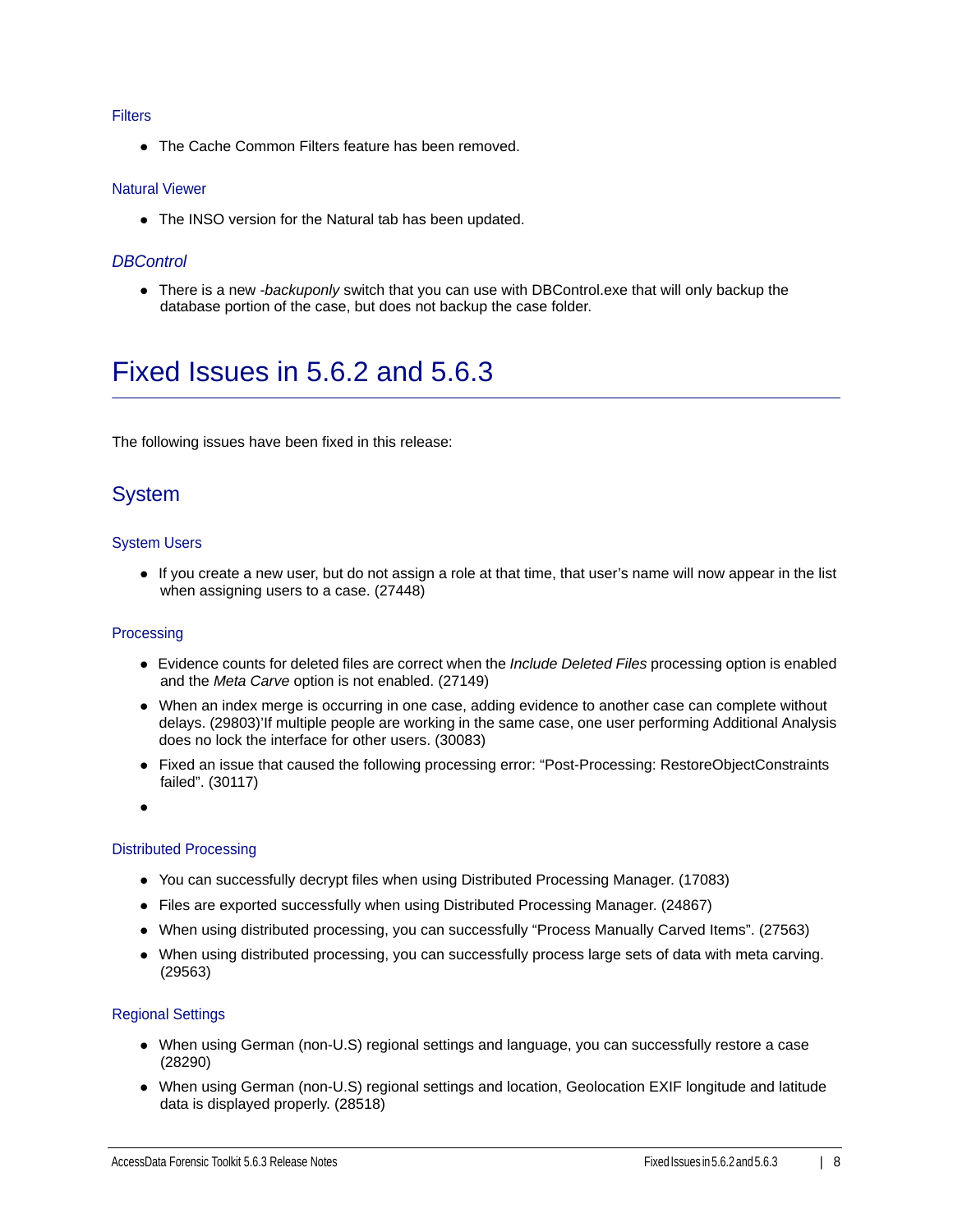## **PostgreSQL**

- When using PostgreSQL and when deleting a case, the case schema is no longer orphaned in the database. (7148)
- A large case on PostgreSQL opens quicker. (28759)

## Examiner

### **Geolocation**

If you create a case in one language and then back it up and the try to restore it to a different language, it no longer causes problems in Geolocation. (29449)

#### Search, Labels, and Filters

• Running an index search in a large case no longer blocks other activities. (29818)

#### **Decryption**

Fixed some issues decrypting files with GuardianEdge. (31119)

#### **Other**

- Queries do not lock the database. (30056)
- You can successfully cancel a query from within the application. (30468)
- Enhanced performance when trying to view many objects in a large case. (30219)
- Performance has been enhanced when changing tabs. (29975)
- Performance has been increased in the Thumbnail view. (30365)
- When opening File Content > Properties, it opens at the top. (30325)

## Important Information

## *Latest Documentation*

The User Guide that is loaded from the Help menu may not be the latest available version. The latest FTK documentation is located at: http://www.accessdata.com/support/product-downloads/ftk-download-page

### *Installation and upgrade*

- For FTK installation and upgrade instructions, see the *FTK Quick Install Guide* and the detailed *FTK Installation Guide* which are available at http://www.accessdata.com/support/product-downloads/ftk-download-page
- FTK supports Distributed Processing Engines (DPEs). Before installing Distributed Processing, see the *Install Guide*.

## *Upgrading CodeMeter*

FTK 5.6.1 and later include an updated version of CodeMeter Runtime Kit (5.21).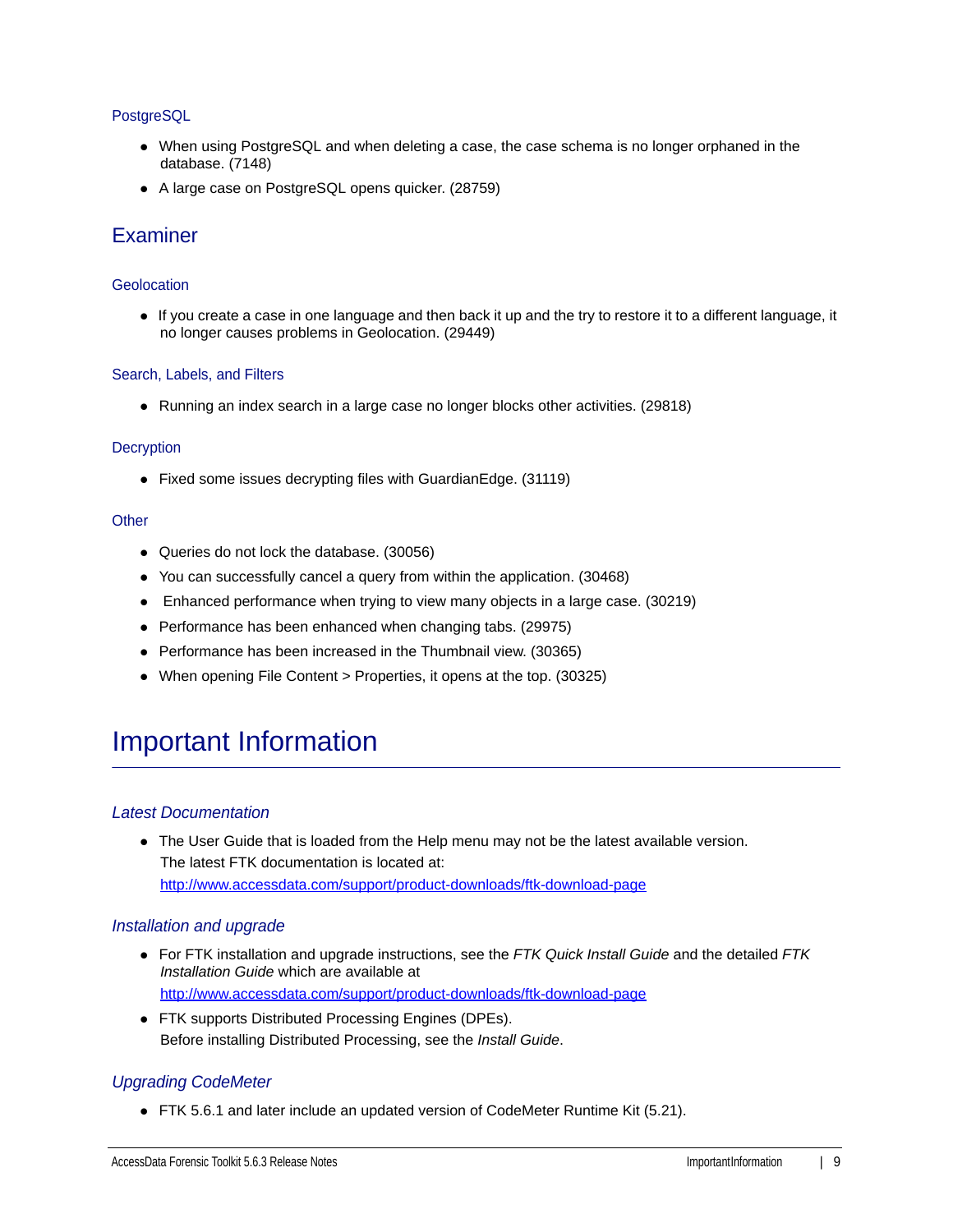- If this is a new installation of FTK you do not need to do anything and the latest version of CodeMeter is installed.
- If you are upgrading to FTK 5.6.1, be aware that a security vulnerability has been detected in Codemeter 4.5. However, if you simply upgrade from CodeMeter 4.5 to 5.21, the vulnerability remains. To fix the vulnerability, you must manually uninstall 4.5 before installing 5.21. If you are upgrading to FTK 5.6.1, manually uninstall CodeMeter first and then install FTK 5.6.1 which will install a clean CodeMeter 5.21. Otherwise, after upgrading to FTK 5.6.1, manually uninstall CodeMeter 4.5 and then manually install CodeMeter 5.21.

## *Running PostgreSQL on a Virtual Machine*

• If you run PostgreSQL on a virtual machine with a dynamically allocated virtual hard drive, you must manually stop the PostgreSQL service before rebooting the virtual machine. Otherwise, PostgreSQL will get corrupted.

If you run PostgreSQL on a virtual machine with a fixed size virtual hard drive, then PostgreSQL will not get corrupted when rebooting.

### *Recommendations*

- Cerberus writes binaries to the AD Temp folder momentarily in order to perform the malware analysis. Upon completion, it will quickly delete the binary. It is important to ensure that your antivirus is not scanning the AD Temp folder. If the antivirus deletes/quarantines the binary from the temp, Cerberus analysis will not be performed.
- If you choose to have a case's database files placed in the case folder, do not move your case folder without first archiving and detaching the case.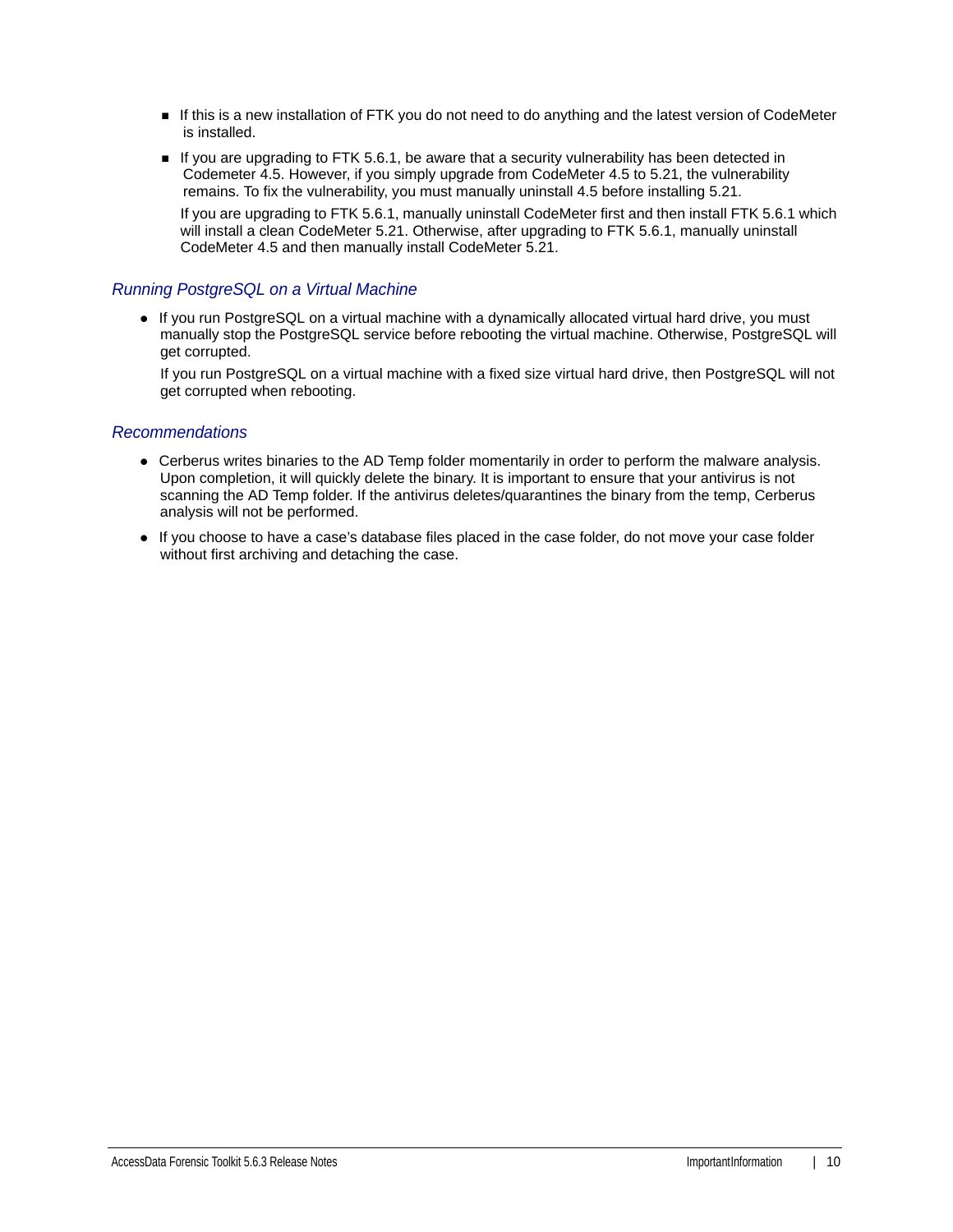# Where to get more information

Use the following documentation resources to learn more about this product. Each document is available in PDF format in the download ISO file. The *User Guide* is also available through the *Help* menu in FTK.

The latest version of each document is available in the *Product Release* pane on the FTK product download page:

http://www.accessdata.com/support/product-downloads/ftk-download-page

| <b>Document</b>                                              | <b>Description</b>                                                                                                                                          |
|--------------------------------------------------------------|-------------------------------------------------------------------------------------------------------------------------------------------------------------|
| Quick Installation Guide                                     | Basic information about how to install and upgrade this and related<br>products.                                                                            |
| <b>FTK</b> Installation Guide                                | Information about how to install and upgrade this and related products.                                                                                     |
| User Guide                                                   | Information about how to use this product, including detailed technical<br>information and instructions for performing tasks.                               |
| Upgrading, Migrating, and Moving<br>Cases                    | Information about upgrading and migrating cases from 4.1 to 4.2, and<br>moving cases from one database to another.                                          |
| <b>Upgrading Cases</b>                                       | Information about upgrading cases from 4.1 to 4.2.                                                                                                          |
| <b>Migrating Archived Cases</b>                              | Information about upgrading or migrating cases that you have archived<br>in a previous release.                                                             |
| <b>KFF Quick Install Guide and KFF</b><br>installation files | For the most current KFF Server and KFF data installation files, as well<br>as the KFF Quick Install Guide, visit the AccessData Product<br>Downloads page: |
|                                                              | http://www.accessdata.com/support/product-downloads                                                                                                         |
|                                                              | Expand the Known File Filter (KFF) section and then the KFF Server<br>section.                                                                              |

## Comments?

We value all feedback from our customers. Please contact us at *support@accessdata.com*, or send documentation issues to *documentation@accessdata.com*.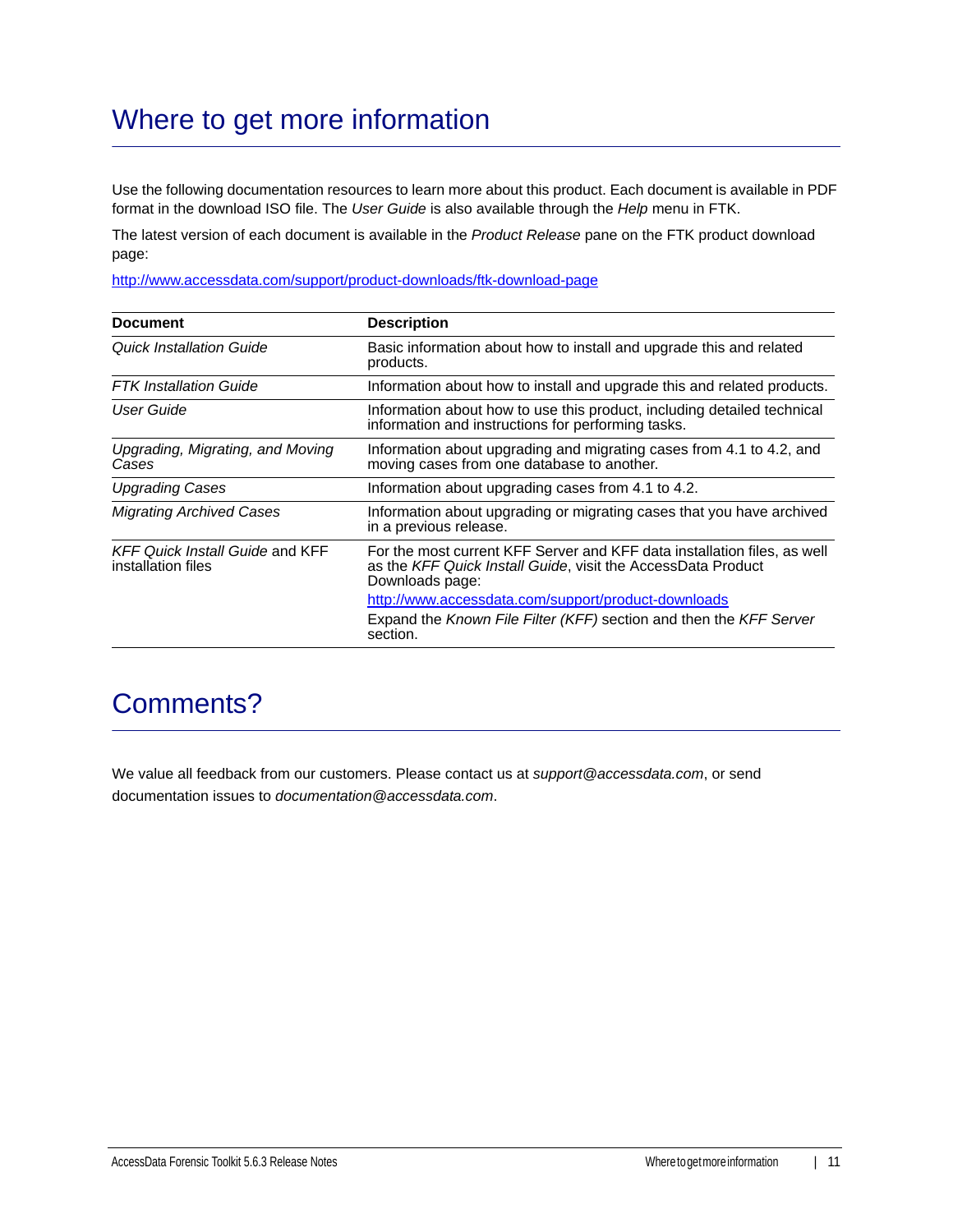# <span id="page-11-0"></span>AccessData Forensic Toolkit 5.6.1 Release Notes

Document Date: 3/09/2015

©2015 AccessData Group, Inc. All rights reserved

# **Introduction**

This document lists the new features, fixed issues, and known issues for Forensic Toolkit® (FTK®) 5.6. All known issues published under previous release notes still apply until they are listed under "Fixed Issues."

# Supported Platforms

For a list of supported platforms for Forensic Toolkit® (FTK®), see the following:

<http://accessdata.com/solutions/digital-forensics/forensic-toolkit-ftk/technical>

**Important:** In future versions of Forensic Toolkit® (FTK®), it will no longer support running on Windows XP.

## 5.6.1 New and Improved

The following items are new and improved for this release:

## **Filters**

- In the Filter Definition dialog, there is now a option to select all of the listed properties.
- The Cache Common Filters feature has been removed.

## Search

 When performing a live search, and selecting a file in the search results, the appropriate File Content viewer will be used based on the Code Page of the term. For example, if searching a term using Chinese characters, the appropriate Code Page will be detected and the term will be displayed in the Text view.

## *File List*

To provide more context for column names in the File List, the tooltip now displays the long column name which provides additional information about he column.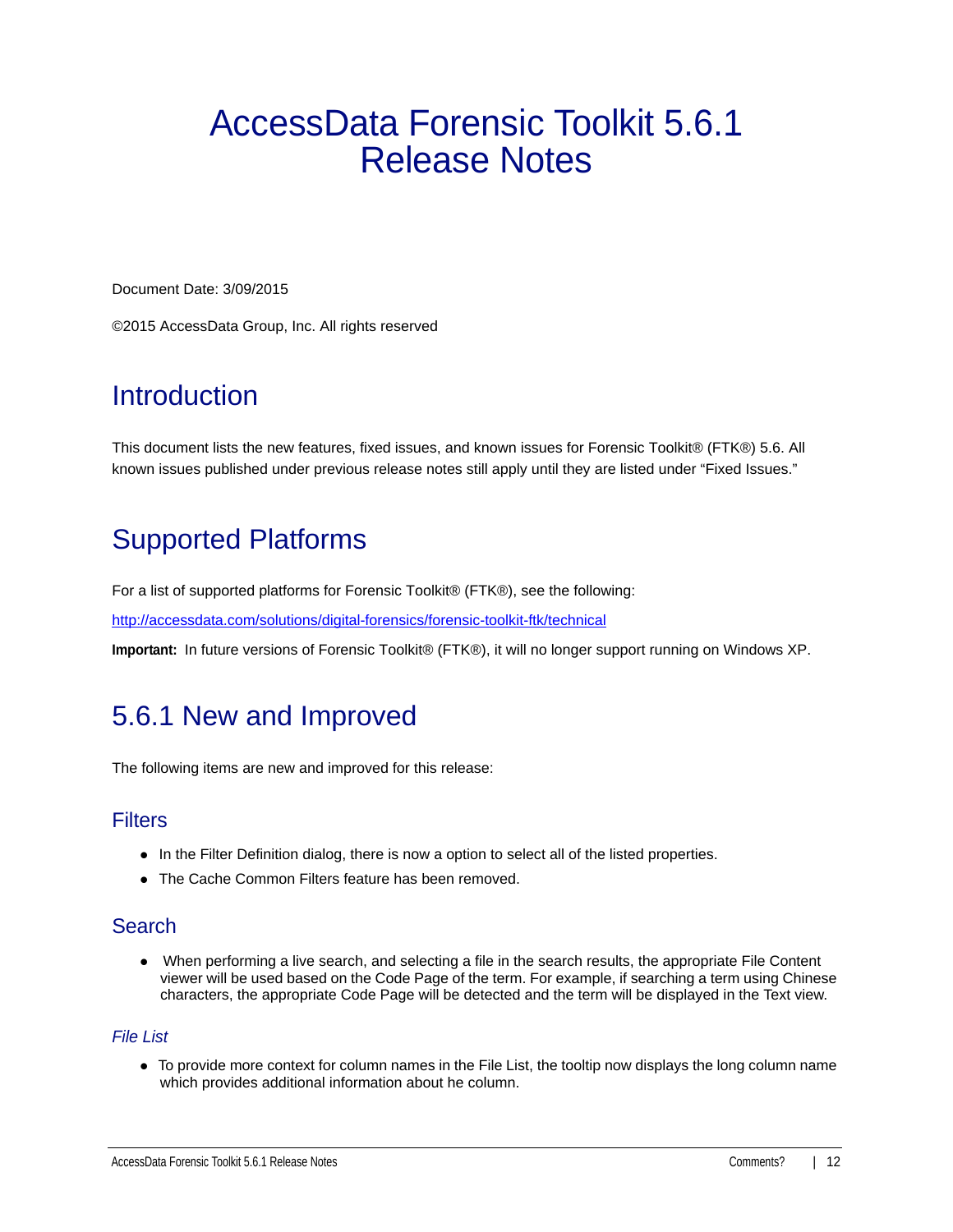## **Other**

When performing a search using Chinese characters, if the characters are together without spaces, they are treated as a phrase rather than as two separate items.

# Fixed Issues in 5.6.1

The following issues have been fixed in this release:

## **Installation**

The Processing Engine installer in the FTK Suite installation properly recognizes if the Processing Engine was previously installed with Summation. (27056, 27150)

## **Processing**

- You can successfully decrypt files when using a distributed Processing Manager. (17083)
- Reports generate successfully when using a distributed Processing Manager. (24866)
- Files are exported successfully when using a distributed Processing Manager. (24867)
- File count and index count inconsistencies have been resolved. (6728)

### *KFF*

- When creating a new case or running Additional Analysis, the drop-down list of KFF groups automatically refreshes to show newly created groups. (25031)
- The Edit Group pane automatically refreshes after making changes. (23637)

## **Filters**

- An imported filter successfully calculates the size of files in images. (25142)
- An imported custom filter that has over 600 properties returns results quickly. (25150)

### *Other*

When looking at recovered deleted files that use Chinese characters in the file name, the files names display correctly. (23741)

# Important Information

## *Latest Documentation*

• The User Guide that is loaded from the Help menu may not be the latest available version. The latest FTK documentation is located at: http://www.accessdata.com/support/product-downloads/ftk-download-page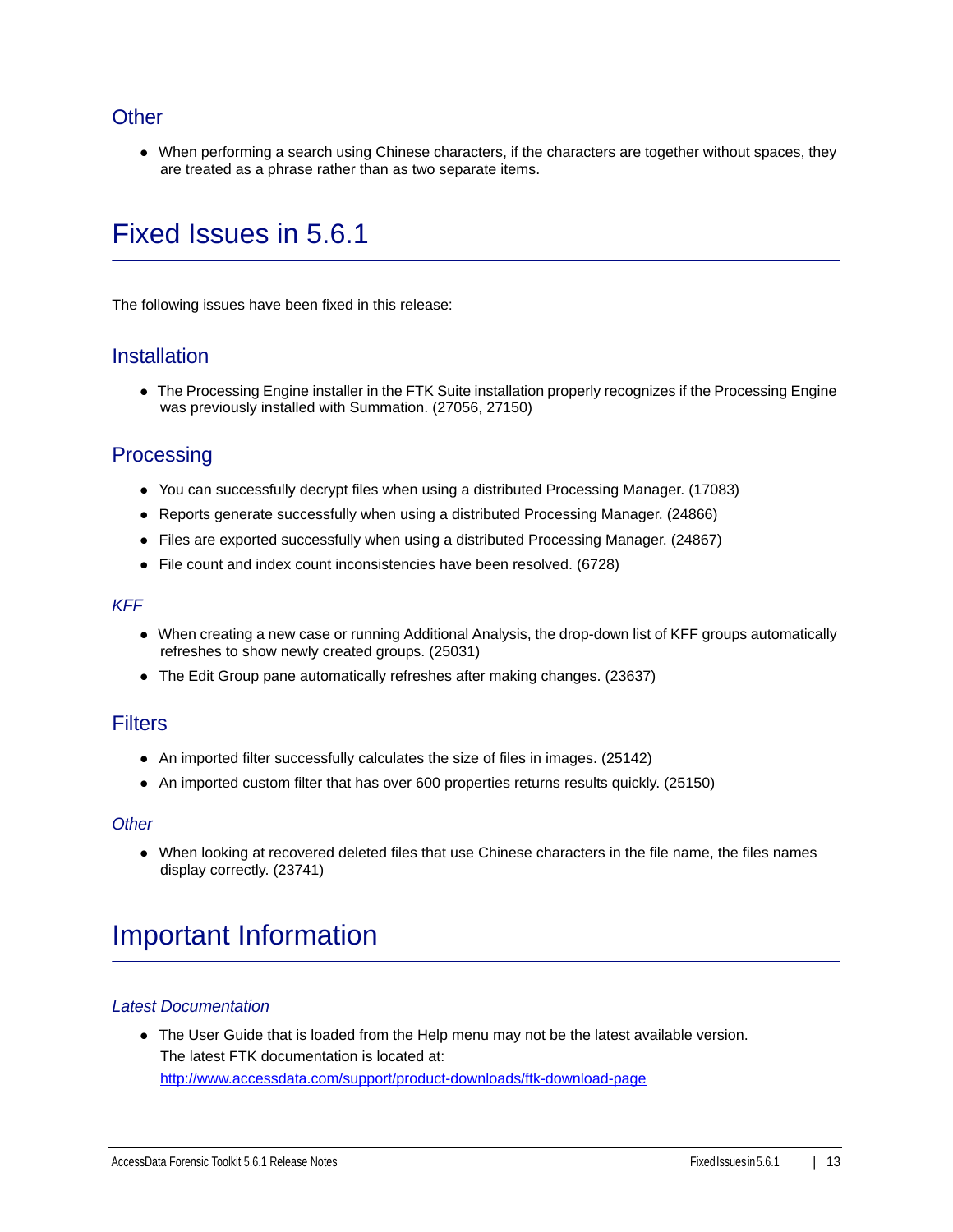## *Installation and upgrade*

- For FTK installation and upgrade instructions, see the *FTK Quick Install Guide* and the detailed *FTK Installation Guide* which are available at http://www.accessdata.com/support/product-downloads/ftk-download-page
- FTK supports Distributed Processing Engines (DPEs). Before installing Distributed Processing, see the *Install Guide*.

## *Upgrading CodeMeter*

- FTK 5.6.1 and later include an updated version of CodeMeter Runtime Kit (5.21).
	- If this is a new installation of FTK you do not need to do anything and the latest version of CodeMeter is installed.
	- If you are upgrading to FTK 5.6.1, be aware that a security vulnerability has been detected in Codemeter 4.5. However, if you simply upgrade from CodeMeter 4.5 to 5.21, the vulnerability remains. To fix the vulnerability, you must manually uninstall 4.5 before installing 5.21.

If you are upgrading to FTK 5.6.1, manually uninstall CodeMeter first and then install FTK 5.6.1 which will install a clean CodeMeter 5.21. Otherwise, after upgrading to FTK 5.6.1, manually uninstall CodeMeter 4.5 and then manually install CodeMeter 5.21.

### *Running PostgreSQL on a Virtual Machine*

• If you run PostgreSQL on a virtual machine with a dynamically allocated virtual hard drive, you must manually stop the PostgreSQL service before rebooting the virtual machine. Otherwise, PostgreSQL will get corrupted.

If you run PostgreSQL on a virtual machine with a fixed size virtual hard drive, then PostgreSQL will not get corrupted when rebooting.

### *Recommendations*

- Cerberus writes binaries to the AD Temp folder momentarily in order to perform the malware analysis. Upon completion, it will quickly delete the binary. It is important to ensure that your antivirus is not scanning the AD Temp folder. If the antivirus deletes/quarantines the binary from the temp, Cerberus analysis will not be performed.
- If you choose to have a case's database files placed in the case folder, do not move your case folder without first archiving and detaching the case.

## Known Issues in 5.6.1

The following items are known issues in this release:

### *Processing*

- During processing, if you enable *Expand Compound Files*, and enable the MS Office, OLE and OPC documents option, the processed file counts may be incorrect. (27149)
- Image files may not have a thumbnail created for them if KFF is enable while processing. The job log lists any failures. (26954)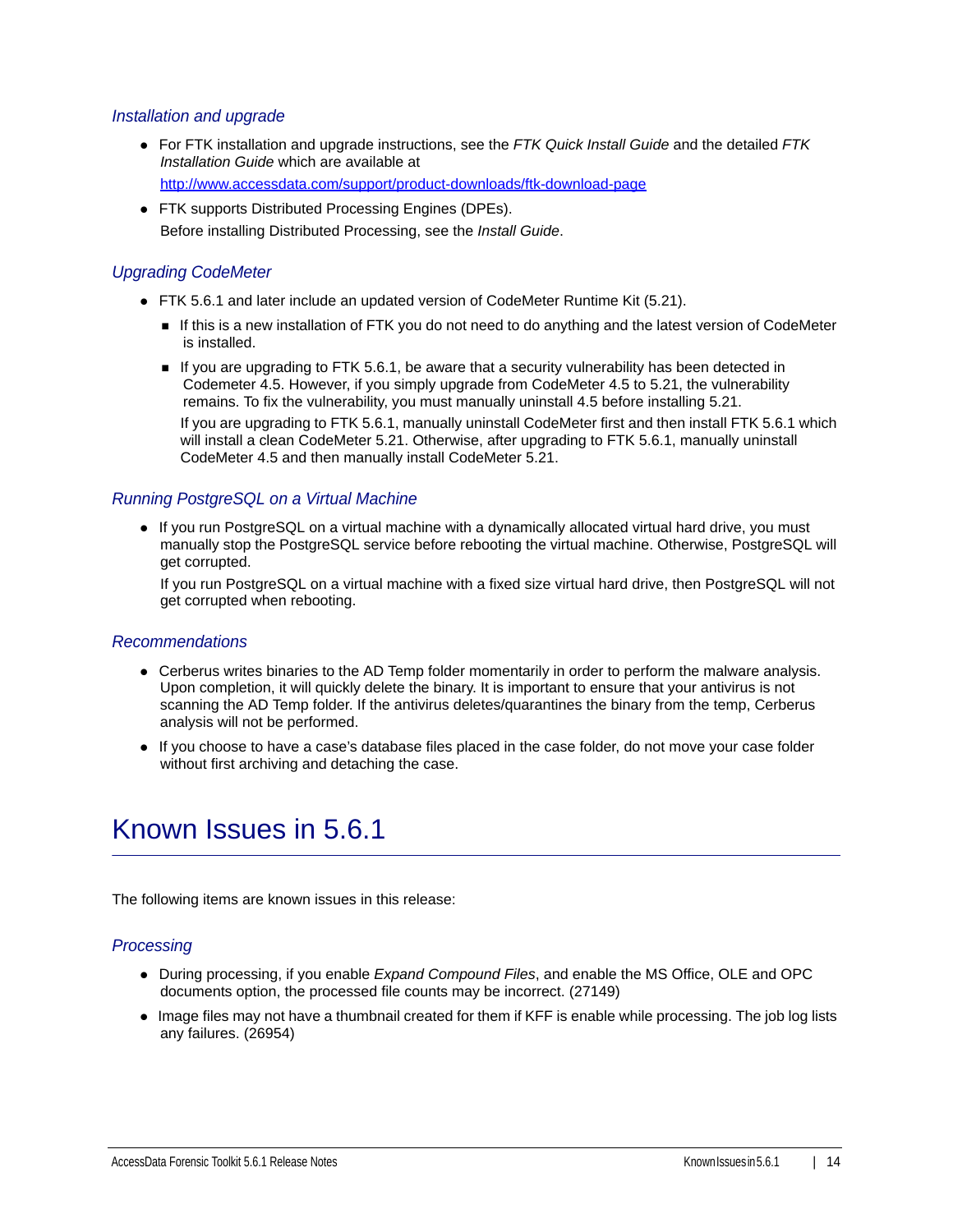## *Filters*

When applying a time-based filter, such as having a rule Created Date Is Before 1/1/2008, files may not be filtered correctly. (26649)

### *Decryption*

- When exporting emails with attachments to MSG that were encrypted with Credant, the attachments are not decrypted making them unreadable. (24800)
- An image from Windows 7 with TPM and BitLocker may show as an Unrecognized File System. (27171)

## *KFF*

- Running KFF on a Windows 7 32 bit computer may not flag all the files it should. (26896)
- Archiving .HKE data may not save any data. (28007)

## *Search*

On 32-bit computers, when Expanding Terms, the Wordnet dictionary may fail to initialize or function properly. (25233)

## *Processed Data Display*

After enabling the *IE Recovery* and *IE Web Cache* expansion options and looking at the data, data from IE 11 is contained folders that are named differently (includes a *IE Web Cache* prefix) than data from IE 9 and 10.

### *Imager*

- AccessData Imager 3.x may fail when detecting an EX01 image. (22929)
- AccessData Imager 3.3 may not recognize all partitions for EnCase 7 E0. (26307)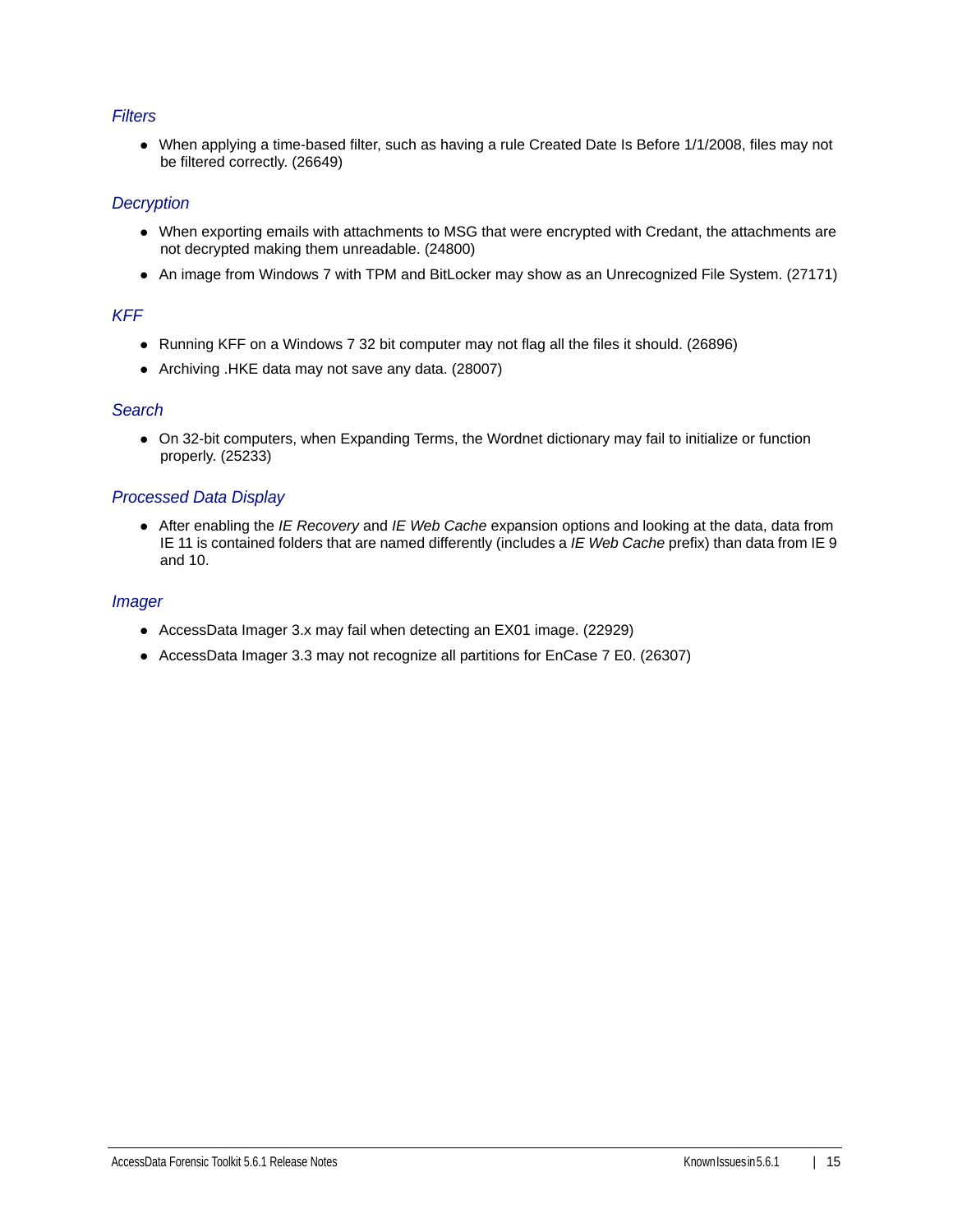# Where to get more information

Use the following documentation resources to learn more about this product. Each document is available in PDF format in the download ISO file. The *User Guide* is also available through the *Help* menu in FTK.

The latest version of each document is available in the *Product Release* pane on the FTK product download page:

http://www.accessdata.com/support/product-downloads/ftk-download-page

| <b>Document</b>                                              | <b>Description</b>                                                                                                                                          |
|--------------------------------------------------------------|-------------------------------------------------------------------------------------------------------------------------------------------------------------|
| Quick Installation Guide                                     | Basic information about how to install and upgrade this and related<br>products.                                                                            |
| <b>FTK</b> Installation Guide                                | Information about how to install and upgrade this and related products.                                                                                     |
| User Guide                                                   | Information about how to use this product, including detailed technical<br>information and instructions for performing tasks.                               |
| Upgrading, Migrating, and Moving<br>Cases                    | Information about upgrading and migrating cases from 4.1 to 4.2, and<br>moving cases from one database to another.                                          |
| <b>Upgrading Cases</b>                                       | Information about upgrading cases from 4.1 to 4.2.                                                                                                          |
| <b>Migrating Archived Cases</b>                              | Information about upgrading or migrating cases that you have archived<br>in a previous release.                                                             |
| <b>KFF Quick Install Guide and KFF</b><br>installation files | For the most current KFF Server and KFF data installation files, as well<br>as the KFF Quick Install Guide, visit the AccessData Product<br>Downloads page: |
|                                                              | http://www.accessdata.com/support/product-downloads                                                                                                         |
|                                                              | Expand the Known File Filter (KFF) section and then the KFF Server<br>section.                                                                              |

## Comments?

We value all feedback from our customers. Please contact us at *support@accessdata.com*, or send documentation issues to *documentation@accessdata.com*.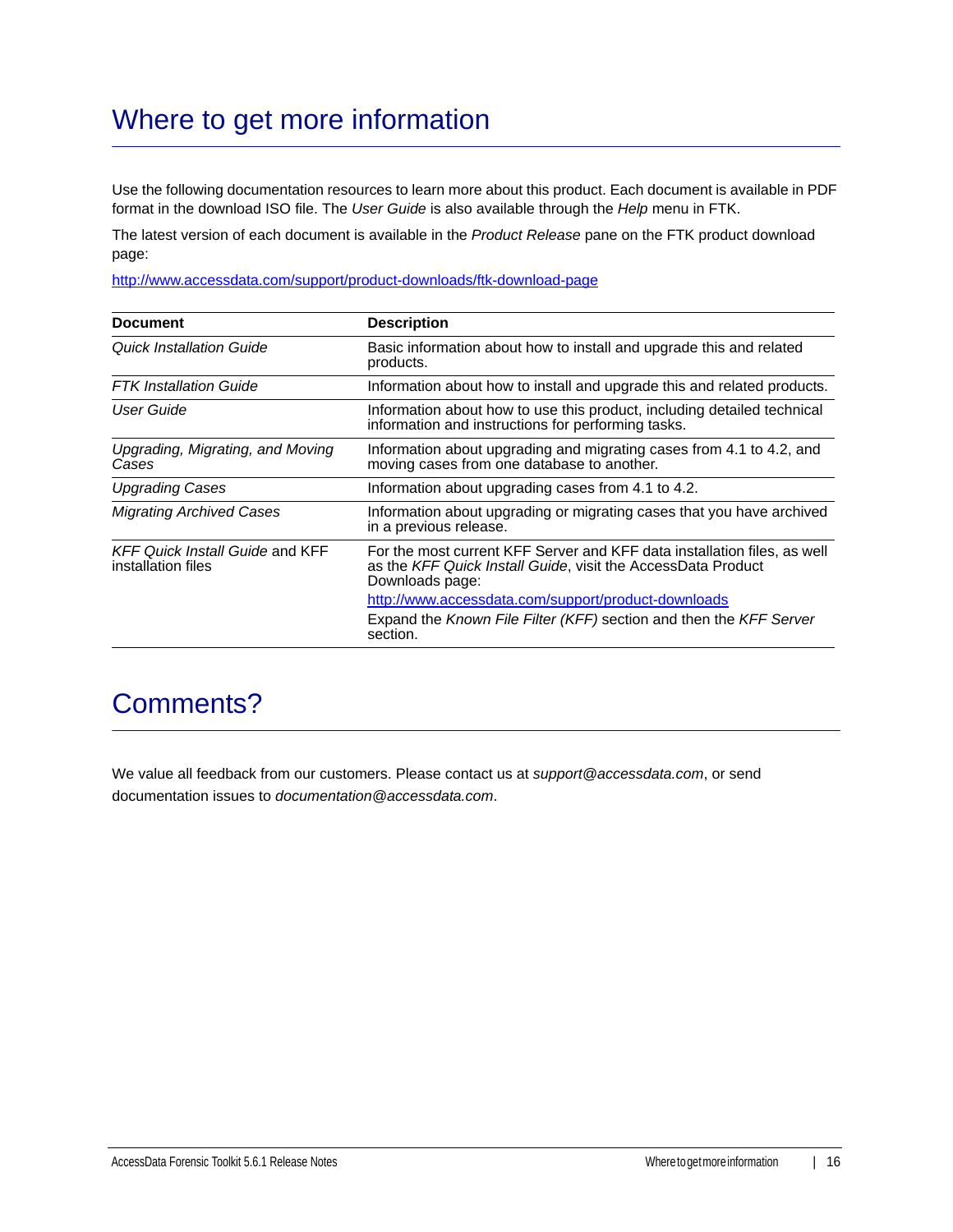# <span id="page-16-0"></span>AccessData Forensic Toolkit 5.6 Release Notes

Document Date: 12/08/2014 ©2014 AccessData Group, Inc. All rights reserved

# Introduction

This document lists the new features, fixed issues, and known issues for Forensic Toolkit® (FTK®) 5.6. All known issues published under previous release notes still apply until they are listed under "Fixed Issues."

# Supported Platforms

For a list of supported platforms for Forensic Toolkit® (FTK®), see the following:

<http://accessdata.com/solutions/digital-forensics/forensic-toolkit-ftk/technical>

**Important:** In future versions of Forensic Toolkit® (FTK®), it will no longer support running on Windows XP.

# 5.6 New and Improved

The following items are new and improved for this release:

## **Installation**

There is a simplified FTK installer that makes it easier to install all of the FTK components.

## System Information Tab

There is a new *System Information* tab. This tab lets you view system information that contains detailed information about disk images in an easy to read format. You can view several important pieces of information about the target computer and the users of that computer.

Not all attributes are available for all disk images, however, the possible attributes that you can see are:

- Applications
	- **Prefetch**
	- **User Assist**
	- **n** Installed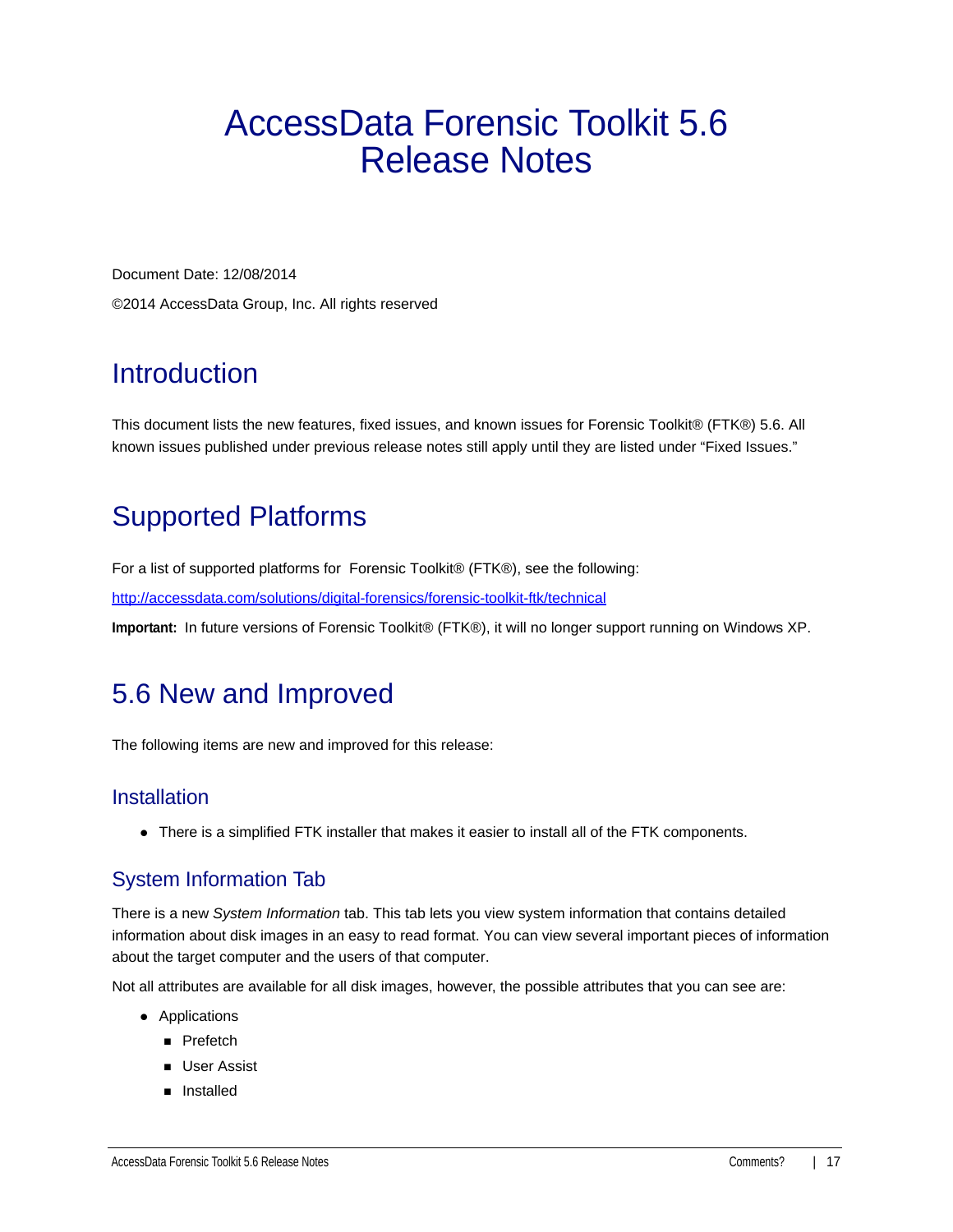- Network Information
	- **Network Shares**
	- **Network Connections**
	- **Nireless Profiles**
- Owner Information
- Recent Files
	- $\blacksquare$  LNK
	- **NT User**
	- Shortcuts
- SAM Users
- USB Devices

## **Processing**

• Entity Extraction

There are new *Entity Extraction* processing options that identify and extract specific types of data in your evidence. You can process and view each of the following types of entity data:

- Credit Card Numbers
- Phone Numbers
- ◎ Social Security Numbers

In the *Examiner*, under the *Document Content* node in the *Overview* tab, you can view the extracted data.

Exchange 2013 Support

You can now collect and process data from Exchange 2013 .

New *Enable Standard Viewer* processing option

There is a new processing option called *Enable Standard Viewer*, which is intended for functionality when viewing data in *Resolution1 eDiscovery* or *Summation*. This option does the following:

During processing, for document files (such as .TXT, .DOC, .PPT, .MSG, and so forth), a file is created in SWF format that you can annotate and redact.

This is done for files that are 1 MB or larger. For smaller files, they are generated on-the-fly when you select them in *Review*.

The new files are saved in the case folder as .DAT files in SWF format.

When opening *Review* in *Resolution1 eDiscovery* or *Summation*, the default viewer is the *Standard Viewer*.

When the *Standard Viewer* is used, the converted SWF file is displayed rather than the original native file. This enables you to work on a file, such as doing redactions, without having to manually create the SWF file first.

**Note:** This option is disabled by default, and when enabled, slows processing speeds.

*Create HTML for Email* processing option

The *Create HTML for Email* option has been removed from the *Lab/eDiscovery Options* evidence processing page.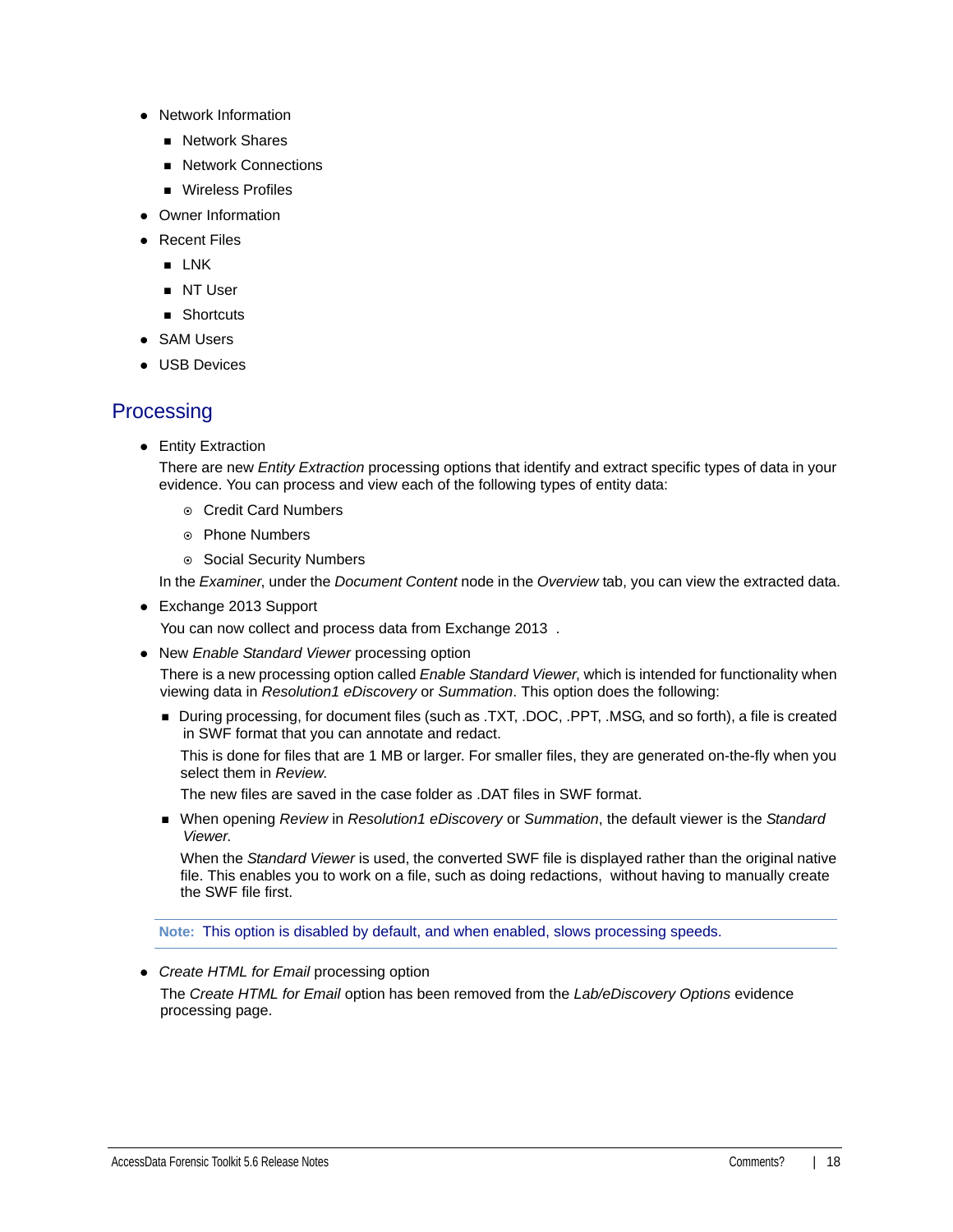## KFF

The KFF feature has a new architecture and has the following enhancements:

- KFF Server includes an enhanced lookup service
- Supports importing billions of hash sets
- Faster performance
- Simpler implementation by using only KFF Groups and Sets (KFF Libraries and Templates are no longer used)
- Enhanced import functionality
- You can create an archive of all KFF data on one server for backup or sharing across multiple servers.
- New utility for migrating legacy KFF data to the new architecture.

KFF Notes:

- The same import and export formats from previous versions of KFF are supported.
- The method of installing NSRL, NDIC, and DHS data has been updated.
- NSRL updates for the legacy KFF format will end in the 2nd quarter of 2015. From that time, NSRL updates will only be provided in the new format.
- Geolocation uses the new KFF Server to process the location data for Geolocation maps and there are new installation files for Geolocation data.

## **Decryption**

Credant version 7.7 is now supported in both online and offline key bundle modes.

## Volume Shadow Copy

• Support for encrypted drives to detect and find restore points with Volume Shadow Copy has been added.

## **Bookmarks**

- The following Improvements have been made in the usability of the Bookmarks HTML editor:
	- New descriptive icons and tool tips
	- A new color picker for text and background colors

## Search

• Search results are displayed faster.

## Case Management

If you have a licence for Summation or Resolution1, when you back up a case, you can also select to backup the Summation or Resolution1 application database.

## IPv6 Support

The AD Enterprise Management Server and the Enterprise agents now support IPv6.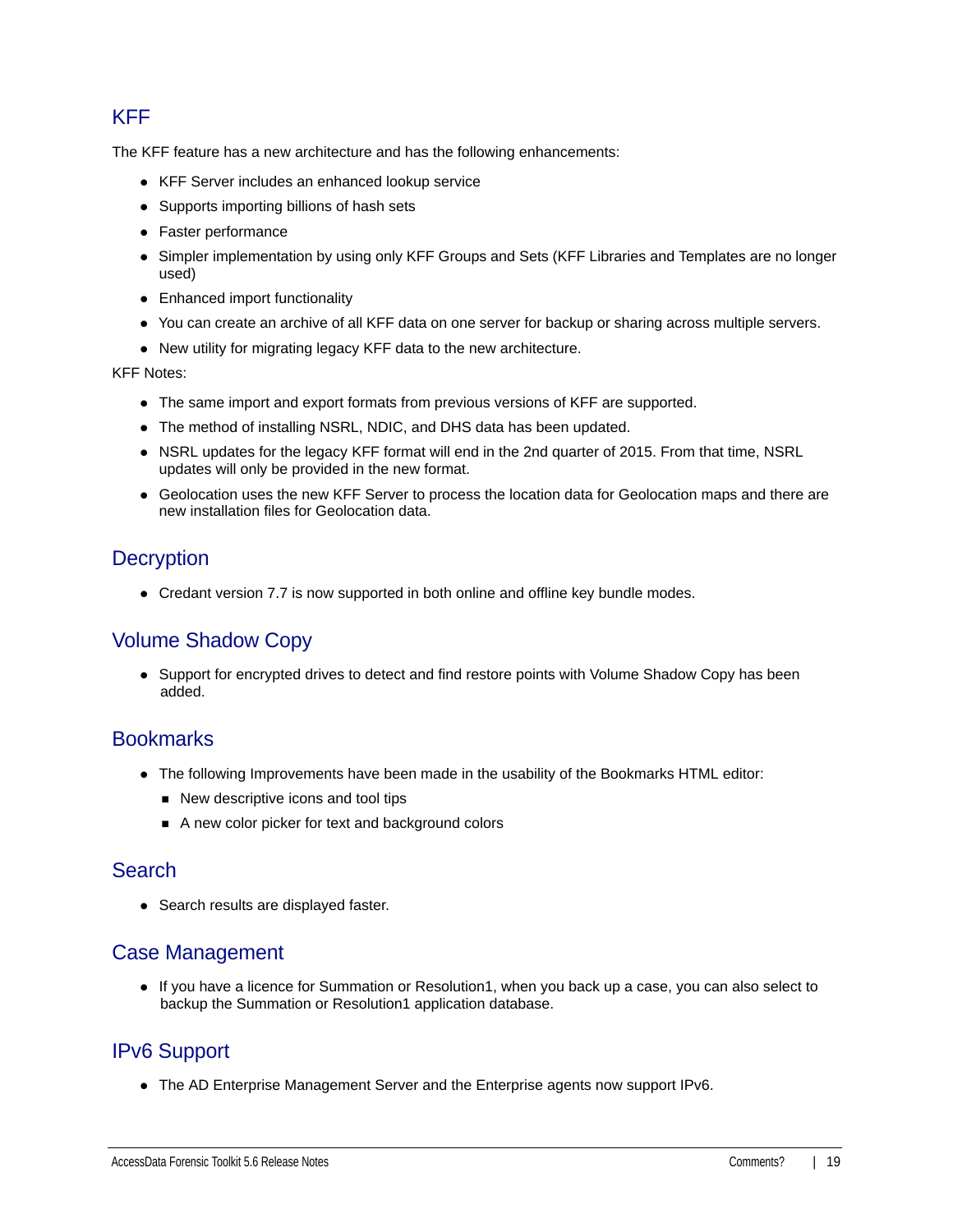## Agent

McAfee ePO packages are no longer supported.

# Fixed Issues in 5.6

The following issues have been fixed in this release:

### *Administration*

- When you create a new user with the Application Administration role, you are prompted to create a password reset file. (11311)
- When using Copy Previous Case, all files and folders are properly copied. (20585)
- When installing the Processing Engine in Windows 8.1, if the logged in user name has a space in it, the installer no longer fails. (21399, 21894)

## *Processing*

- When processing data from a FileVault2 image, the *Discovered Items* count is now correct. (14530)
- When processing data from a FileVault2 image, JPG images are now processed correctly. (14488)
- You no longer get the error "No restore points were detected on the given source" when configuring the processing options for a PGP image and clicking the *Choose Restore Points* button. (13480)
- When expanding PST and OST files, emails are expanded properly. (20568)
- When processing with Restore Points" enabled, processing no longer hangs. (11899)
- When processing with the Meta Carve enabled, items are carved properly. (16316)

## *Bookmarks*

- After playing a media file from a bookmark, such a video, and then selecting a different bookmark or file in another tab, the media playback is now stopped. (15664, 16992)
- Selections added to a bookmark from an Index search are now being selected properly in the Bookmark tab. (14713)
- Bookmark comments using HTML formatting now display correctly in Timeline Reports. (16854)
- File comments are saved correctly in bookmarks. (13266)
- The option to bookmark selected text works properly. (13959)

## *Columns*

- The following new Filename columns have been added:
	- *Filename Access Date*
	- *Filename Create Date*
	- *Filename MFT Change Date*
	- *Filename Modify Date*
- In the *Manage Columns* dialog, many column short names have been updated. (23361)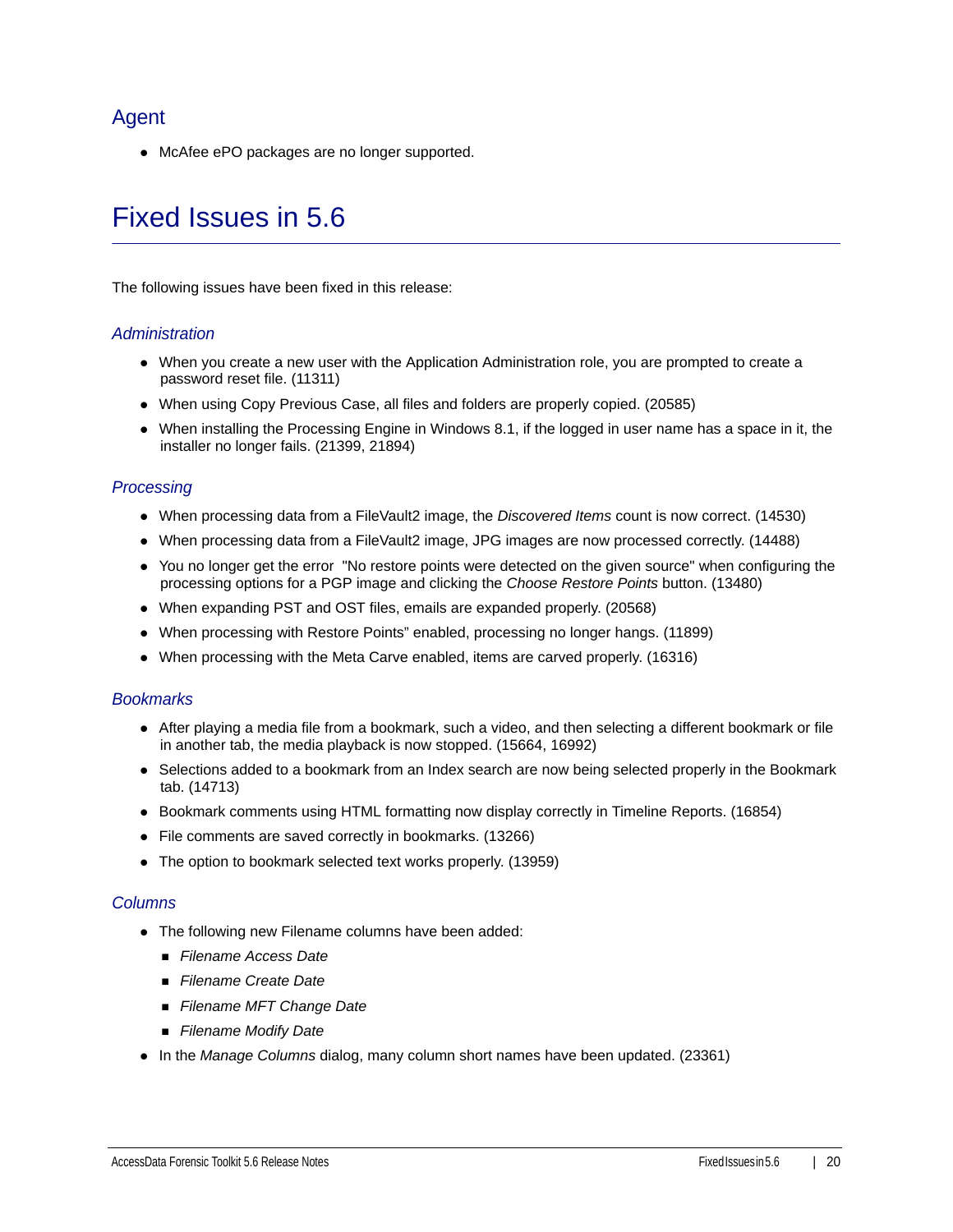## *Import*

• Importing a file that is in use by another program no longer causes a fatal error. (14371)

### *Export*

- When exporting File List Info, the local time is now kept as well as the UTC time. (21109)
- When exporting File List Info, the Deleted column is no longer blank. (23253)

### *Indexing*

The *Indexed* filter no longer displays data that was not actually indexed during processing. (13383)

### *Search*

- Selecting files in an Index Search no longer causes the program to stop responding. (13031)
- After deleting an expanded search, and re-searching for the same term, the search performs correctly and the application doesn't hang. (16783)
- Using the arrow keys to expand and navigate through the *Results* pane no longer causes the application to stop responding. (16791)

## *Evidence Explorer*

Attempting to view a file from an *Index Search* no longer displays an error and now views the file in the *Natural View*. (14566)

### *Geolocation*

- Filtering *Latitude* & *Longitude* columns in *File List* now works correctly. (17531)
- Geotagged *Latitude* & *Longitude* columns in *File List* are populated correctly when the KFF server is not installed. (17368)

## *Decryption*

- Word 97 files are now decrypted correctly. (3450)
- When processing a FileVault 2 image, you are now prompted for credentials. (14699)

### *Visualization*

PST and OST files properly appear in the Timeline view. (18865)

### *Other*

- Filename filters now properly filter files with Chinese characters in the name. (18682)
- When working with time-based filters, the case time zone is used for date and times offsets. (23894)
- When selecting time-based filters, the application does not crash. (22892)

### *Cerberus*

• Processing no longer fails when enabling Cerberus. (10313)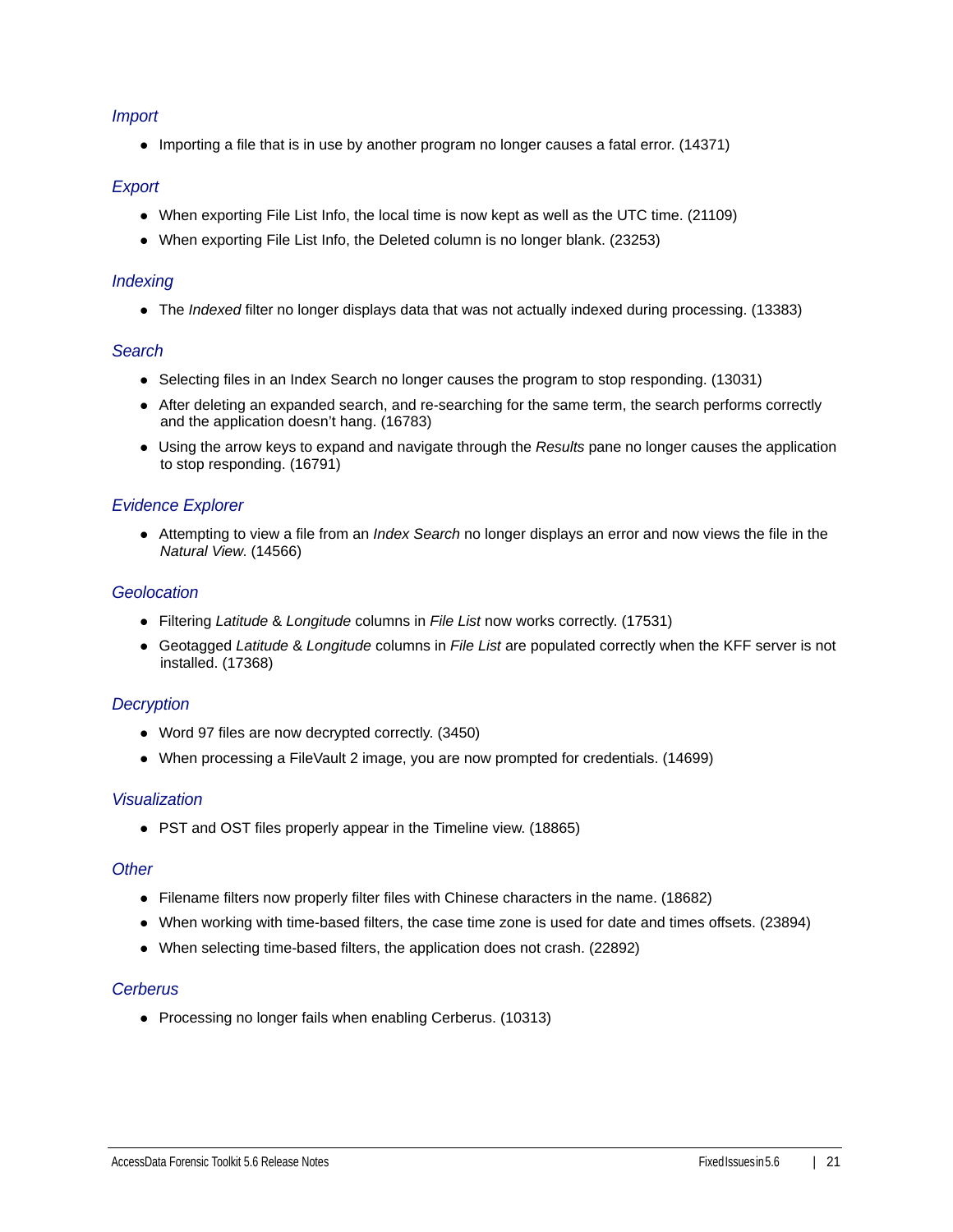## *Latest Documentation*

The User Guide that is loaded from the Help menu may not be the latest available version. The latest FTK documentation is located at: http://www.accessdata.com/support/product-downloads/ftk-download-page

### *Installation and upgrade*

- For FTK installation and upgrade instructions, see the *FTK Quick Install Guide* and the detailed *FTK Installation Guide* which are available at http://www.accessdata.com/support/product-downloads/ftk-download-page
- FTK supports Distributed Processing Engines (DPEs). Before installing Distributed Processing, see the *Install Guide*.

## *Running PostgreSQL on a Virtual Machine*

• If you run PostgreSQL on a virtual machine with a dynamically allocated virtual hard drive, you must manually stop the PostgreSQL service before rebooting the virtual machine. Otherwise, PostgreSQL will get corrupted.

If you run PostgreSQL on a virtual machine with a fixed size virtual hard drive, then PostgreSQL will not get corrupted when rebooting.

### *Recommendations*

- Cerberus writes binaries to the AD Temp folder momentarily in order to perform the malware analysis. Upon completion, it will quickly delete the binary. It is important to ensure that your antivirus is not scanning the AD Temp folder. If the antivirus deletes/quarantines the binary from the temp, Cerberus analysis will not be performed.
- If you choose to have a case's database files placed in the case folder, do not move your case folder without first archiving and detaching the case.

# Known Issues in 5.6

The following items are known issues in this release:

### *Filters*

If you create a filters using the "TO" email field, it does not return any results if the Operators is set to "Is". (13489)

## *Decryption*

• PGP decrypted partitions are not decrypted properly and return an "Unrecognized file System" error. (14069)

### *OCR*

• Chinese characters may not be indexed correctly when performing OCR. (18753)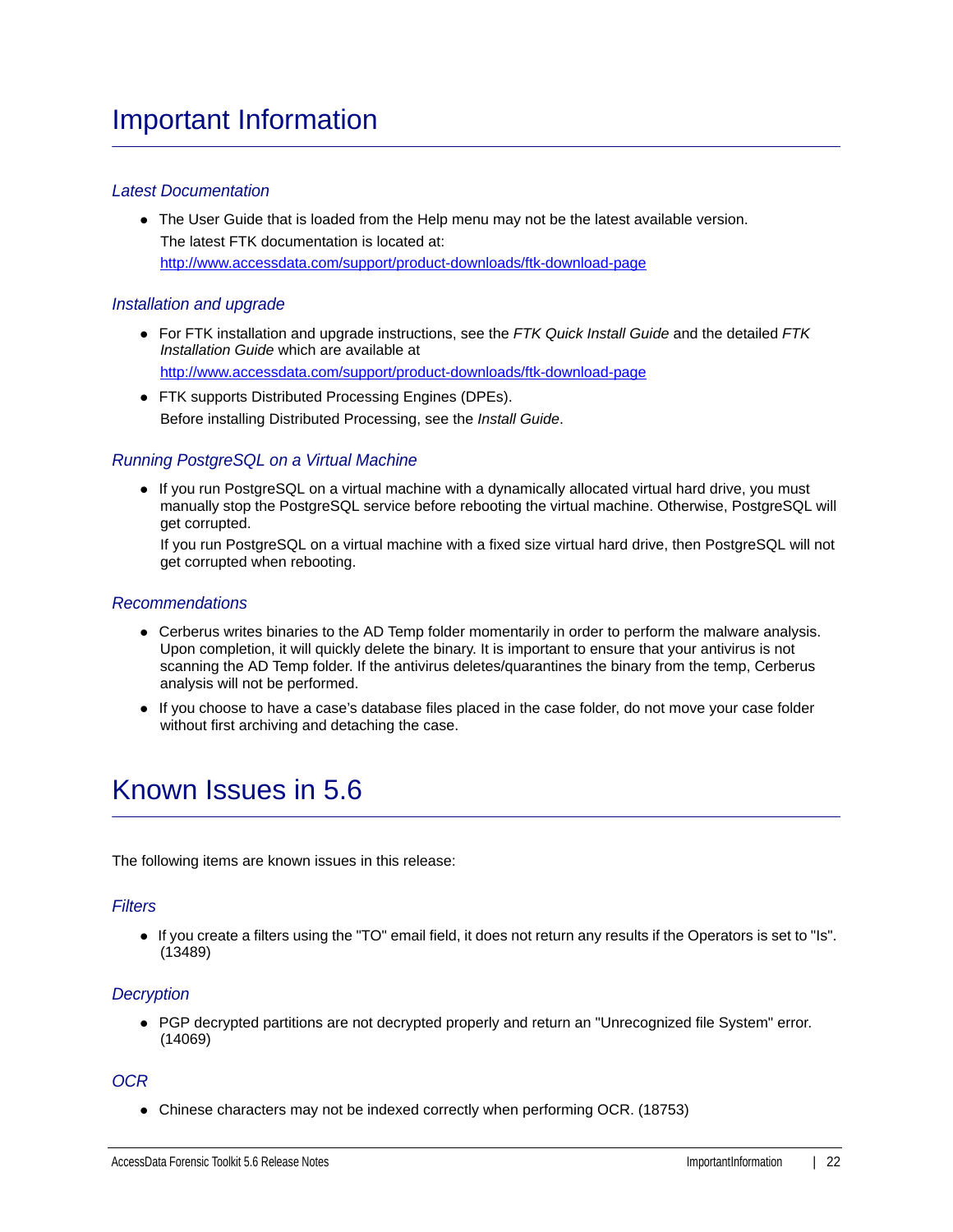## *Search*

On 32-bit computers, you may get an Out of Memory error when viewing index search results. (17764, 18623)

## *Entity Extraction*

• Some phone number formatting does not generate entity nodes with the whole 10 digit number. (21517)

## *Compatibility with Summation and Resolution1*

- Case created in FTK that have been Archive and Detached and then Attached in FTK won't be displayed or accessible in Resolution1 or Summation. The FTK Archive feature doesn't save the App DB information that Resolution1 and Summation requires. Please use the Backup/Restore feature instead. (22221)
- If you create a project in Resolution1 or Summation, then open it in FTK, delete an evidence item, then go back to Resolution1 or Summation, the evidence is still included in the Project's evidence list. However, when you view the project in Review, the deleted evidence is not displayed. (22012)
- When using the *Enable the Standard Viewer* processing option, the following files cannot be converted to SWF and the processing report reports errors: unallocated space, restore files, config files, and .DAT files. (21975)
- When sharing the same database with Resolution1 or Summation, you may not be able to delete a case using FTK, but can using Resolution1 or Summation. (20971)
- When you add Data Sources in Resolution1 or Summation, they displayed as Evidence Groups in FTK cases. However, Data Sources are not project specific, so in FTK, all Data Sources are shown in a single FTK case. (23426)

### *Other*

- You cannot have two different CodeMeter dongles at the same time. Either remove one dongle or combine all licenses on one dongle. (12043)
- Recovered deleted files with Chinese characters may have garbage characters. (23741)
- .INK files that have Russian characters report "Invalid Shortcut File". (23447)